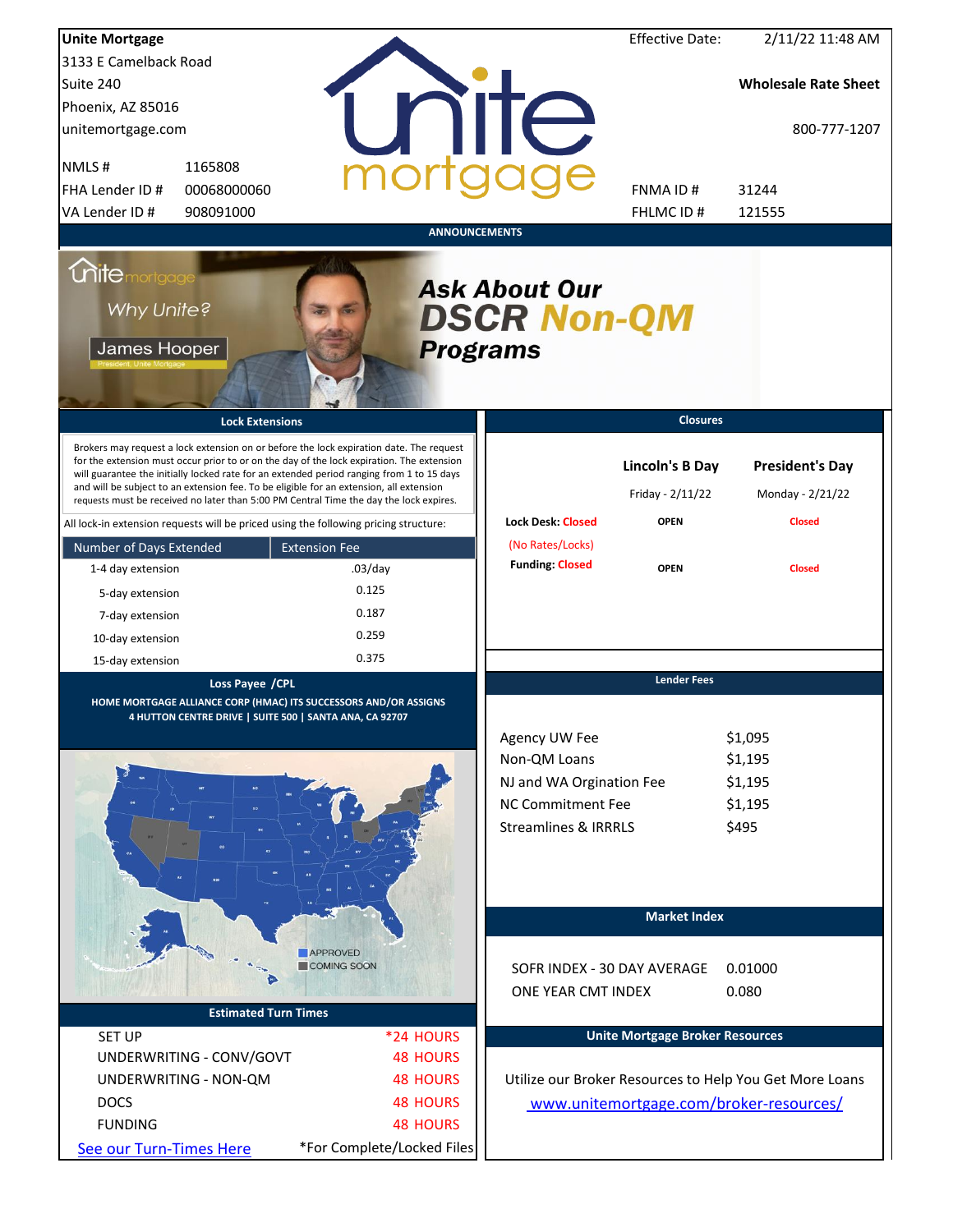

#### **Rates are subject to change without prior notice Not for Public View • For Professional Use Only**

Price Change Effective: 9:00 AM PST

**Lock Desk** [locks@unitemtg](mailto:locks@unitemtg.com).com File Update: 11-Feb-2022

Effective Date: 11-Feb-2022 Lock Hours: 9:00 A.M. - 3:00 P.M. PST

# **INVESTOR PRIME**

|             | <b>30 DAY PRICING</b> |                 |                           | <b>PRICING ADJUSTMENTS</b> |          |          |          |          |          |          |
|-------------|-----------------------|-----------------|---------------------------|----------------------------|----------|----------|----------|----------|----------|----------|
| <b>RATE</b> | <b>5/6 ARM</b>        | <b>30YR FIX</b> |                           |                            |          |          |          | LTV      |          |          |
| 7.250       | 103.9375              | 103.6875        | <b>Documentation</b>      | <b>Credit Score</b>        | 00.01-50 | 50.01-55 | 55.01-60 | 60.01-65 | 65.01-70 | 70.01-75 |
| 7.125       | 103,8750              | 103.6250        |                           | $\geq 780$                 | (0.250)  | (0.375)  | (0.500)  | (0.625)  | (0.875)  | (1.125)  |
| 7.000       | 103.7500              | 103,5000        |                           | 760 - 779                  | (0.375)  | (0.375)  | (0.625)  | (0.875)  | (1.000)  | (1.375)  |
| 6.875       | 103,6250              | 103,3750        |                           | 740 - 759                  | (0.375)  | (0.500)  | (0.750)  | (1.000)  | (1.250)  | (1.625)  |
| 6.750       | 103,5000              | 103,2500        |                           | 720 - 739                  | (0.500)  | (0.625)  | (0.875)  | (1.125)  | (1.500)  | (2.000)  |
| 6.625       | 103,3750              | 103.1250        | <b>DSCR</b>               | $700 - 719$                | (0.625)  | (0.750)  | (1.000)  | (1.375)  | (1.875)  | (2.500)  |
| 6.500       | 103.2500              | 103,0000        |                           | 680 - 699                  | (0.875)  | (1.000)  | (1.250)  | (1.750)  | (2.250)  | (3.000)  |
| 6.375       | 103.1250              | 102.8750        |                           | $660 - 679$                | (1.375)  | (1.500)  | (1.625)  | (2.250)  | (3.125)  | (3.750)  |
| 6.250       | 103,0000              | 102.7500        |                           | $640 - 659$                | (1.875)  | (2.000)  | (2.125)  | (2.750)  | (3.625)  | (4.750)  |
| 6.125       | 102.8750              | 102.6250        |                           | $620 - 639$                | (2.375)  | (2.500)  | (2.625)  | (3.250)  | (4.125)  | $\#N/A$  |
| 6.000       | 102.7500              | 102.5000        |                           | $\geq 780$                 | (0.250)  | (0.375)  | (0.500)  | (0.625)  | (0.875)  | (1.125)  |
| 5.875       | 102.6250              | 102.3750        |                           | $760 - 779$                | (0.375)  | (0.375)  | (0.625)  | (0.875)  | (1.000)  | (1.375)  |
| 5.750       | 102.5000              | 102.2500        |                           | 740 - 759                  | (0.375)  | (0.500)  | (0.750)  | (1.000)  | (1.250)  | (1.625)  |
| 5.625       | 102.2500              | 102,0000        |                           | 720 - 739                  | (0.500)  | (0.625)  | (0.875)  | (1.125)  | (1.500)  | (2.000)  |
| 5.500       | 102.0000              | 101.7500        | Bank Statements (12 & 24) | $700 - 719$                | (0.625)  | (0.750)  | (1.000)  | (1.375)  | (1.875)  | (2.500)  |
| 5.375       | 101.7500              | 101.5000        |                           | 680 - 699                  | (0.875)  | (1.000)  | (1.250)  | (1.750)  | (2.250)  | (3.000)  |
| 5.250       | 101.5000              | 101.2500        |                           | $660 - 679$                | (1.375)  | (1.500)  | (1.625)  | (2.250)  | (3.125)  | (3.750)  |
| 5.125       | 101.2500              | 101.0000        |                           | $640 - 659$                | (1.875)  | (2.000)  | (2.125)  | (2.750)  | (3.625)  | (4.750)  |
| 5.000       | 100,8750              | 100,6250        |                           | $620 - 639$                | (2.375)  | (2.500)  | (2.625)  | (3.250)  | (4.125)  | #N/A     |
| 4.875       | 100,5000              | 100.2500        |                           | $\geq 780$                 | (0.125)  | (0.250)  | (0.250)  | (0.625)  | (0.875)  | (1.125)  |
| 4.750       | 100.0000              | 99.7500         |                           | 760 - 779                  | (0.125)  | (0.250)  | (0.375)  | (0.750)  | (1.000)  | (1.375)  |
| 4.625       | 99.5000               | 99.2500         |                           | 740 - 759                  | (0.250)  | (0.250)  | (0.500)  | (0.875)  | (1.125)  | (1.625)  |
| 4.500       | 98.7500               | 98.5000         |                           | 720 - 739                  | (0.375)  | (0.500)  | (0.625)  | (1.000)  | (1.500)  | (2.000)  |
| 4.375       | 98,0000               | 97.7500         | <b>Asset Depletion</b>    | $700 - 719$                | (0.500)  | (0.625)  | (1.000)  | (1.375)  | (1.875)  | (2.500)  |
| 4.250       | 97.2500               | 97.0000         |                           | 680 - 699                  | (0.625)  | (0.750)  | (1.250)  | (1.750)  | (2.250)  | (3.000)  |
| 4.125       | 96.5000               | 96.2500         |                           | $660 - 679$                | (0.750)  | (1.000)  | (1.500)  | (2.250)  | (3.125)  | #N/A     |

| MAX PRICING (Lower of Price or Premium) |          |
|-----------------------------------------|----------|
| No Prepay - Hard                        | 100 7500 |
| 1yr Prepay - Hard                       | 101 0000 |
| 2yr Prepay - Hard                       | 101 2500 |
| 3yr Prepay - Hard                       | 101 5000 |
| 4yr Prepay - Hard                       | 101 7500 |
| 5yr Prepay - Hard                       | 102.0000 |
|                                         |          |
| <b>ARM MARGIN</b>                       |          |
| 5.000                                   | SOFR     |
|                                         |          |
| <b>LOCK FEES</b>                        |          |
| Relock Fee:                             | 250      |
|                                         |          |

| 7.250             | 103.9375                                | 103.6875 | Documentation                   | <b>Credit Score</b>        | $00.01 - 50$       | $50.01 - 55$       | 55.01-60           | 60.01-65           | 65.01-70           | 70.01-75           | 75.01-80                   |
|-------------------|-----------------------------------------|----------|---------------------------------|----------------------------|--------------------|--------------------|--------------------|--------------------|--------------------|--------------------|----------------------------|
| 7.125             | 103.8750                                | 103.6250 |                                 | : 780                      | (0.250)            | (0.375)            | (0.500)            | (0.625)            | (0.875)            | (1.125)            | (1.750)                    |
| 7.000             | 103.7500                                | 103.5000 |                                 | 760 - 779                  | (0.375)            | (0.375)            | (0.625)            | (0.875)            | (1.000)            | (1.375)            | (2.000)                    |
|                   |                                         |          |                                 | 740 - 759                  |                    |                    |                    |                    |                    |                    |                            |
| 6.875             | 103.6250                                | 103.3750 |                                 |                            | (0.375)            | (0.500)            | (0.750)            | (1.000)            | (1.250)            | (1.625)            | (2.250)                    |
| 6.750             | 103.5000                                | 103.2500 |                                 | 720 - 739                  | (0.500)            | (0.625)            | (0.875)            | (1.125)            | (1.500)            | (2.000)            | (2.750)                    |
| 6.625             | 103.3750                                | 103.1250 | <b>DSCR</b>                     | 700 - 719                  | (0.625)            | (0.750)            | (1.000)            | (1.375)            | (1.875)            | (2.500)            | (3.500)                    |
| 6.500             | 103.2500                                | 103.0000 |                                 | 680 - 699                  | (0.875)            | (1.000)            | (1.250)            | (1.750)            | (2.250)            | (3.000)            | (3.875)                    |
| 6.375             | 103.1250                                | 102.8750 |                                 | $660 - 679$                | (1.375)            | (1.500)            | (1.625)            | (2.250)            | (3.125)            | (3.750)            | (4.500)                    |
| 6.250             | 103.0000                                | 102.7500 |                                 | $640 - 659$                | (1.875)            | (2.000)            | (2.125)            | (2.750)            | (3.625)            | (4.750)            | $\#N/A$                    |
| 6.125             | 102.8750                                | 102.6250 |                                 | 620 - 639                  | (2.375)            | (2.500)            | (2.625)            | (3.250)            | (4.125)            | $\#N/A$            | $\#N/A$                    |
| 6.000             | 102.7500                                | 102.5000 |                                 | 2780                       | (0.250)            | (0.375)            | (0.500)            | (0.625)            | (0.875)            | (1.125)            | (1.750)                    |
| 5.875             | 102.6250                                | 102.3750 |                                 | 760 - 779                  | (0.375)            | (0.375)            | (0.625)            | (0.875)            | (1.000)            | (1.375)            | (2.000)                    |
|                   |                                         | 102.2500 |                                 | 740 - 759                  |                    |                    |                    |                    |                    |                    |                            |
| 5.750             | 102.5000                                |          |                                 |                            | (0.375)            | (0.500)            | (0.750)            | (1.000)            | (1.250)            | (1.625)            | (2.250)                    |
| 5.625             | 102.2500                                | 102.0000 |                                 | 720 - 739                  | (0.500)            | (0.625)            | (0.875)            | (1.125)            | (1.500)            | (2.000)            | (2.750)                    |
| 5.500             | 102.0000                                | 101.7500 | Bank Statements (12 & 24)       | 700 - 719                  | (0.625)            | (0.750)            | (1.000)            | (1.375)            | (1.875)            | (2.500)            | (3.500)                    |
| 5.375             | 101.7500                                | 101.5000 |                                 | 680 - 699                  | (0.875)            | (1.000)            | (1.250)            | (1.750)            | (2.250)            | (3.000)            | (3.875)                    |
| 5.250             | 101.5000                                | 101.2500 |                                 | $660 - 679$                | (1.375)            | (1.500)            | (1.625)            | (2.250)            | (3.125)            | (3.750)            | (4.500)                    |
| 5.125             | 101.2500                                | 101.0000 |                                 | $640 - 659$                | (1.875)            | (2.000)            | (2.125)            | (2.750)            | (3.625)            | (4.750)            | #N/A                       |
| 5.000             | 100.8750                                | 100.6250 |                                 | $620 - 639$                | (2.375)            | (2.500)            | (2.625)            | (3.250)            | (4.125)            | $\#N/A$            | $\#N/A$                    |
| 4.875             | 100.5000                                | 100.2500 |                                 | $\geq 780$                 | (0.125)            | (0.250)            | (0.250)            | (0.625)            | (0.875)            | (1.125)            | $\# \mathbb{N}/\mathbb{A}$ |
| 4.750             | 100.0000                                | 99.7500  |                                 | 760 - 779                  | (0.125)            | (0.250)            | (0.375)            | (0.750)            | (1.000)            | (1.375)            | #N/A                       |
| 4.625             | 99.5000                                 | 99.2500  |                                 | 740 - 759                  | (0.250)            | (0.250)            | (0.500)            | (0.875)            | (1.125)            | (1.625)            | $\#\mathbb{N}/\mathbb{A}$  |
|                   |                                         |          |                                 |                            |                    |                    |                    |                    |                    |                    |                            |
| 4.500             | 98.7500                                 | 98.5000  |                                 | 720 - 739                  | (0.375)            | (0.500)            | (0.625)            | (1.000)            | (1.500)            | (2.000)            | $\#N/A$                    |
| 4.375             | 98.0000                                 | 97.7500  | <b>Asset Depletion</b>          | $700 - 719$                | (0.500)            | (0.625)            | (1.000)            | (1.375)            | (1.875)            | (2.500)            | #N/A                       |
| 4.250             | 97.2500                                 | 97.0000  |                                 | 680 - 699                  | (0.625)            | (0.750)            | (1.250)            | (1.750)            | (2.250)            | (3.000)            | $\#N/A$                    |
| 4.125             | 96.5000                                 | 96.2500  |                                 | $660 - 679$                | (0.750)            | (1.000)            | (1.500)            | (2.250)            | (3.125)            | $\#N/A$            | $\#N/A$                    |
|                   |                                         |          |                                 | 640 - 659                  | (1.250)            | (1.500)            | (2.000)            | (2.750)            | (3.625)            | #N/A               | #N/A                       |
|                   |                                         |          |                                 | $620 - 639$                | (1.750)            | (2.000)            | (2.500)            | (3.250)            | $\#N/A$            | #N/A               | #N/A                       |
|                   | MAX PRICING (Lower of Price or Premium) |          |                                 | $\geq 780$                 | (0.625)            | (0.750)            | (0.750)            | (1.125)            | (1.375)            | (1.625)            | #N/A                       |
| No Prepay - Hard  |                                         | 100.7500 |                                 | 760 - 779                  | (0.625)            | (0.750)            | (0.875)            | (1.250)            | (1.500)            | (1.875)            | #N/A                       |
| 1yr Prepay - Hard |                                         | 101.0000 |                                 | 740 - 759                  | (0.750)            | (0.750)            | (1.000)            | (1.375)            | (1.625)            | (2.125)            | #N/A                       |
|                   |                                         |          |                                 | 720 - 739                  |                    |                    |                    |                    |                    |                    |                            |
| 2yr Prepay - Hard |                                         | 101.2500 |                                 |                            | (0.875)            | (1.000)            | (1.125)            | (1.500)            | (2.000)            | (2.500)            | $\#N/A$                    |
| 3yr Prepay - Hard |                                         | 101.5000 | <b>P&amp;L</b>                  | 700 - 719                  | (1.000)            | (1.125)            | (1.500)            | (1.875)            | (2.375)            | (3.000)            | #N/A                       |
| 4yr Prepay - Hard |                                         | 101.7500 |                                 | 680 - 699                  | (1.125)            | (1.250)            | (1.750)            | (2.250)            | (2.750)            | (3.500)            | #N/A                       |
| 5yr Prepay - Hard |                                         | 102.0000 |                                 | $660 - 679$                | (1.250)            | (1.500)            | (2.000)            | (2.750)            | (3.625)            | #N/A               | $\#\mathbb{N}/\mathbb{A}$  |
|                   |                                         |          |                                 | $640 - 659$                | (1.750)            | (2.000)            | (2.500)            | (3.250)            | (4.125)            | #N/A               | #N/A                       |
|                   | <b>ARM MARGIN</b>                       |          |                                 | $620 - 639$                | (2.250)            | (2.500)            | (3.000)            | (3.750)            | $\#N/A$            | #N/A               | $\#N/A$                    |
|                   | 5.000                                   | SOFR     |                                 | $\geq 780$                 | (0.250)            | (0.375)            | (0.500)            | (0.625)            | (0.875)            | (1.125)            | (1.750)                    |
|                   |                                         |          |                                 | 760 - 779                  | (0.375)            | (0.375)            | (0.625)            | (0.875)            | (1.000)            | (1.375)            | (2.000)                    |
|                   | <b>LOCK FEES</b>                        |          |                                 | 740 - 759                  | (0.375)            | (0.500)            | (0.750)            | (1.000)            | (1.250)            | (1.625)            | (2.250)                    |
|                   | Relock Fee:                             | .250     |                                 | 720 - 739                  | (0.500)            | (0.625)            | (0.875)            | (1.125)            | (1.500)            | (2.000)            | (2.750)                    |
|                   |                                         |          |                                 |                            |                    |                    |                    |                    |                    |                    |                            |
|                   | Extension Fee Per Diem                  | .030     | <b>Full Doc</b>                 | 700 - 719                  | (0.625)            | (0.750)            | (1.000)            | (1.375)            | (1.875)            | (2.500)            | (3.500)                    |
|                   | <b>Extension Max:</b>                   | 15 Days  |                                 | 680 - 699                  | (0.875)            | (1.000)            | (1.250)            | (1.750)            | (2.250)            | (3.000)            | (3.875)                    |
|                   |                                         |          |                                 | $660 - 679$                | (1.375)            | (1.500)            | (1.625)            | (2.250)            | (3.125)            | (3.750)            | (4.500)                    |
|                   |                                         |          |                                 | $640 - 659$                | (1.875)            | (2.000)            | (2.125)            | (2.750)            | (3.625)            | (4.750)            | $\#\mathbb{N}/\mathbb{A}$  |
|                   |                                         |          |                                 | $620 - 639$                | (2.375)            | (2.500)            | (2.625)            | (3.250)            | (4.125)            | $\#N/A$            | $\#N/A$                    |
|                   |                                         |          |                                 | 5/6 30yr ARM SOFR          | 0.000              | 0.000              | 0.000              | 0.000              | 0.000              | 0.000              | 0.000                      |
|                   |                                         |          |                                 | 7/6 30yr ARM SOFR          | (0.250)            | (0.250)            | (0.250)            | (0.250)            | (0.250)            | (0.250)            | (0.250)                    |
|                   |                                         |          |                                 | 5/6 40yr ARM SOFR          | (0.250)            | (0.250)            | (0.250)            | (0.250)            | (0.250)            | (0.250)            | (0.250)                    |
|                   |                                         |          | Product                         | 7/6 40yr ARM SOFR          | (0.500)            | (0.500)            | (0.500)            | (0.500)            | (0.500)            | (0.500)            | (0.500)                    |
|                   |                                         |          |                                 | 40yr Fixed                 | (0.250)            | (0.250)            | (0.250)            | (0.250)            | (0.250)            | (0.250)            | (0.250)                    |
|                   |                                         |          |                                 | Interest-Only              | (0.250)            | (0.250)            | (0.375)            | (0.500)            | (0.625)            | (0.750)            | (1.000)                    |
|                   |                                         |          |                                 | 150,000-200k               | (0.500)            | (0.500)            | (0.500)            | (0.500)            | (0.500)            | (0.750)            | (0.750)                    |
|                   |                                         |          |                                 | 200,001-300k               | 0.000              | 0.000              | 0.000              | 0.000              | (0.250)            | (0.250)            | (0.500)                    |
|                   |                                         |          |                                 | 300,001-1.0m               | 0.000              | 0.000              | 0.000              | 0.000              | 0.000              | 0.000              | 0.000                      |
|                   |                                         |          |                                 | 000,001-1.5m               | (0.250)            | (0.250)            | (0.250)            | (0.250)            | (0.250)            | (0.250)            | (0.500)                    |
|                   |                                         |          | <b>Loan Amount</b>              | 1,500,001-2.0m             | (0.500)            | (0.500)            | (0.500)            | (0.500)            | (0.500)            | (0.500)            | #N//                       |
|                   |                                         |          |                                 | 2,000,001-2.5m             | (0.750)            | (0.750)            | (0.750)            | (0.750)            | (0.750)            | (0.750)            | #N//                       |
|                   |                                         |          |                                 | 2,500,001-3.0m             | (0.750)            | (0.750)            | (0.750)            | (0.750)            | (0.750)            | (0.750)            | #N/A                       |
|                   |                                         |          |                                 | 3,000,001-3.5m             | N/A                | N/A                | N/A                | N/A                | N/A                | #N/A               | #N/A                       |
|                   |                                         |          |                                 | 3,500,001-4.0m             | N/A                | N/A                | N/A                | N/A                | N/A                | #N/A               | #N//                       |
|                   |                                         |          |                                 | $DSCR \geq 1.5$            | 0.250              | 0.250              | 0.250              | 0.250              | 0.250              | 0.250              | 0.250                      |
|                   |                                         |          |                                 | DSCR 1.25-1.49             | 0.250              | 0.250              | 0.250              | 0.250              | 0.250              | 0.250              | 0.250                      |
|                   |                                         |          | <b>DSCR</b>                     | DSCR 1.10-1.24             | 0.000              | 0.000              | 0.000              | 0.000              | 0.000              | 0.000              | 0.000                      |
|                   |                                         |          |                                 | DSCR 1.00-1.09             | (0.250)            | (0.250)            | (0.375)            | (0.375)            | (0.500)            | (0.500)            | (0.750)                    |
|                   |                                         |          |                                 | DSCR 0.75-0.99             | (1.500)            | (1.500)            | (1.625)            | (1.625)            | (1.750)            | (1.750)            |                            |
|                   |                                         |          | DTI                             | 43.01-50                   | 0.000              | 0.000              | 0.000              | 0.000              | (0.125)            | (0.125)            | (0.125)                    |
|                   |                                         |          | <b>Bank Statements</b>          | 50.01-55                   | 0.000              | 0.000              | 0.000              | 0.000              | (0.375)            | (0.375)            | #N/A                       |
|                   |                                         |          | Purpose                         | 12mo Bank Stmt<br>Cash-Out | (0.125)<br>(0.250) | (0.125)<br>(0.375) | (0.125)<br>(0.375) | (0.250)<br>(0.375) | (0.375)<br>(0.500) | (0.375)<br>(0.750) | (0.375)<br>$\#N/\beta$     |
|                   |                                         |          |                                 | Condo-Warrantable          | (0.250)            | (0.250)            | (0.250)            | (0.250)            | (0.500)            | (0.500)            | (0.500)                    |
|                   |                                         |          |                                 | Condo-NonWarrantable       | (0.500)            | (0.500)            | (0.500)            | (0.500)            | (0.750)            | #N/A               | #N/A                       |
|                   |                                         |          |                                 | 2-Unit                     | (0.250)            | (0.250)            | (0.250)            | (0.250)            | (0.500)            | (0.500)            | (0.500)                    |
|                   |                                         |          | <b>Property Type</b>            | 3-Unit                     | (0.250)            | (0.250)            | (0.250)            | (0.250)            | (0.500)            | (0.500)            | (0.500)                    |
|                   |                                         |          |                                 | 4-Unit                     | (0.250)            | (0.250)            | (0.250)            | (0.250)            | (0.500)            | (0.500)            | (0.500)                    |
|                   |                                         |          |                                 | Modular                    | (1.000)            | (1.000)            | (1.000)            | (1.000)            | (1.000)            | (1.000)            | (1.000)                    |
|                   |                                         |          | Citizenship                     | Foreign Nat'l (DSCR Only)  | (1.750)            | (1.750)            | (1.750)            | (1.750)            | $\#N/A$            | #N/A               | $\#N/A$                    |
|                   |                                         |          |                                 | 1x30x12                    | (0.750)            | (0.750)            | (0.750)            | (0.750)            | (0.750)            | (0.750)            | (0.750)                    |
|                   |                                         |          |                                 | Multiple30x12              | (2.250)            | (2.250)            | (2.250)            | (2.250)            | (2.250)            | (2.250)            | $\#N/\ell$                 |
|                   |                                         |          | <b>Credit / Housing History</b> | FC/SS/DIL/BK7 36-47mo      | (1.000)            | (1.000)            | (1.000)            | (1.000)            | (1.000)            | (1.000)            | (1.000)                    |
|                   |                                         |          |                                 | FC/SS/DIL/BK7 24-35mo      | (1.750)            | (1.750)            | (1.750)            | (1.750)            | (1.750)            | (1.750)            | #N/A                       |
|                   |                                         |          |                                 | BK7 12-23mo                | (2.500)            | (2.500)            | (2.500)            | (2.500)            | (2.500)            | (2.500)            | $\#N/2$                    |
|                   |                                         |          |                                 | BK13 DC                    | (1.000)            | (1.000)            | (1.000)            | (1.000)            | (1.000)            | (1.000)            | (1.000)                    |
|                   |                                         |          | <b>Other Miscellaneous</b>      | ACH                        | 0.125              | 0.125              | 0.125              | 0.125              | 0.125              | 0.125              | 0.125                      |
|                   |                                         |          |                                 | No Escrows                 | (0.150)            | (0.150)            | (0.150)            | (0.150)            | (0.150)            | (0.150)            | (0.150)                    |
|                   |                                         |          |                                 | No Prepay                  | (1.500)            | (1.500)            | (1.500)            | (1.500)            | (1.500)            | (1.500)            | (1.500)                    |
|                   |                                         |          |                                 | 1yr Prepay                 | (1.000)<br>(0.500) | (1.000)<br>(0.500) | (1.000)<br>(0.500) | (1.000)<br>(0.500) | (1.000)<br>(0.500) | (1.000)<br>(0.500) | (1.000)<br>(0.500)         |
|                   |                                         |          | <b>Prepay Penalty</b>           | 2yr Prepay                 | 0.000              | 0.000              | 0.000              | 0.000              | 0.000              | 0.000              | 0.000                      |
|                   |                                         |          |                                 | Byr Prepay<br>4yr Prepay   | 0.375              | 0.375              | 0.375              | 0.375              | 0.375              | 0.375              | 0.375                      |
|                   |                                         |          |                                 | Syr Prepay                 | 0.750              | 0.750              | 0.750              | 0.750              | 0.750              | 0.750              | 0.750                      |
|                   |                                         |          | <b>Lock Term</b>                | 40 Day                     | (0.150)            | (0.150)            | (0.150)            | (0.150)            | (0.150)            | (0.150)            | (0.150)                    |
|                   |                                         |          |                                 |                            |                    |                    |                    |                    |                    |                    |                            |
|                   |                                         |          |                                 |                            |                    |                    |                    |                    |                    |                    |                            |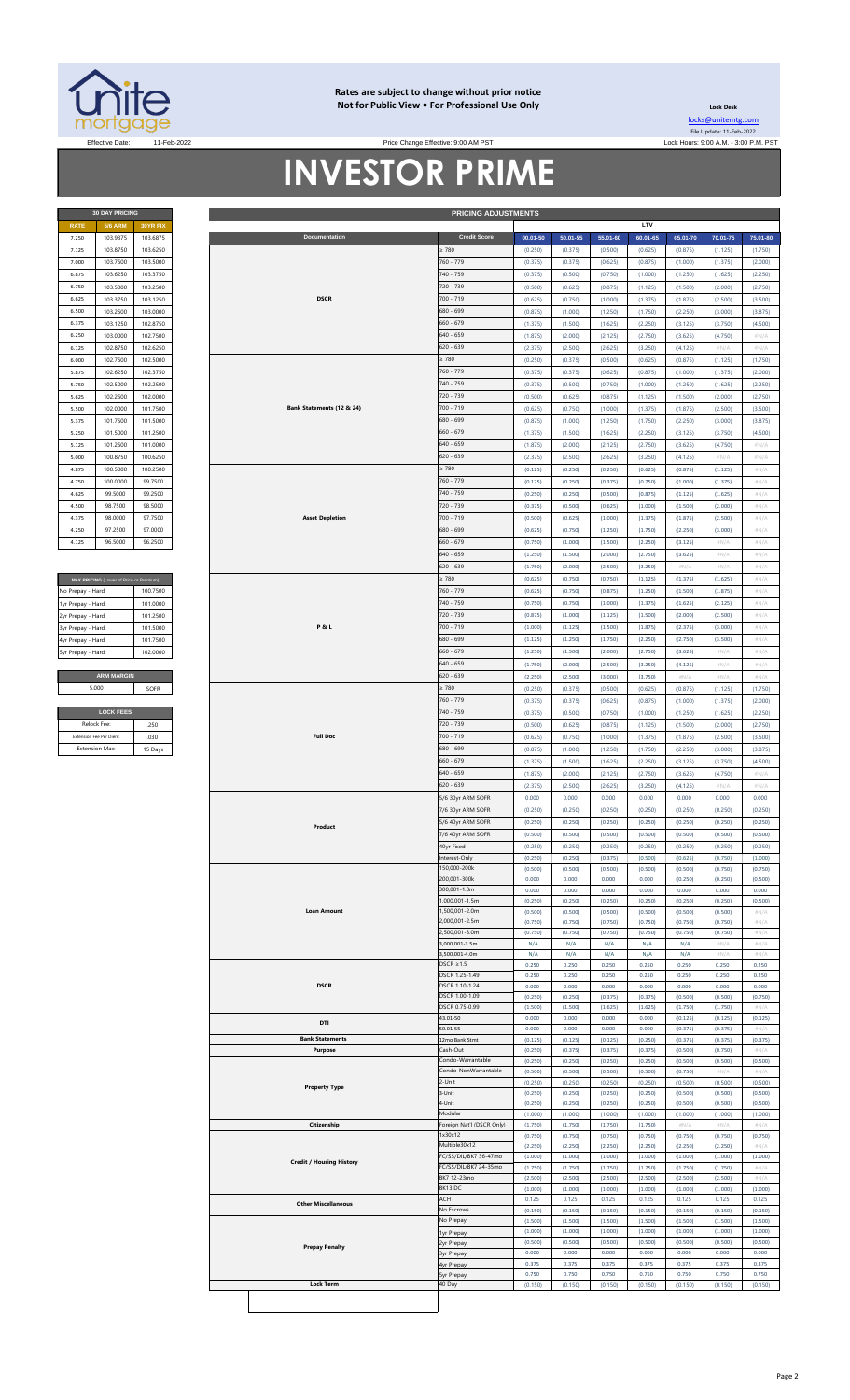

**Rates are subject to change without prior notice Not for Public View • For Professional Use Only** 

**Lock Desk** locks@unitemtg.com File Update: 11-Feb-2022 Lock Hours: 9:00 A.M. - 3:00 P.M. PST

Effective Date: 11-Feb-2022 Price Change Effective: 9:00 AM PST

# **OWNER-OCCUPIED PRIME**

| PRIMARY & SECONDARY HOME |                |                 |  |  |  |  |  |  |  |  |
|--------------------------|----------------|-----------------|--|--|--|--|--|--|--|--|
| <b>RATE</b>              | <b>5/6 ARM</b> | <b>30YR FIX</b> |  |  |  |  |  |  |  |  |
| 7.125                    | 104.438        | 104.188         |  |  |  |  |  |  |  |  |
| 7.000                    | 104.375        | 104.125         |  |  |  |  |  |  |  |  |
| 6.875                    | 104.250        | 104,000         |  |  |  |  |  |  |  |  |
| 6.750                    | 104.125        | 103.875         |  |  |  |  |  |  |  |  |
| 6.625                    | 104.000        | 103.750         |  |  |  |  |  |  |  |  |
| 6.500                    | 103.875        | 103.625         |  |  |  |  |  |  |  |  |
| 6.375                    | 103.750        | 103.500         |  |  |  |  |  |  |  |  |
| 6.250                    | 103.625        | 103.375         |  |  |  |  |  |  |  |  |
| 6.125                    | 103.500        | 103.250         |  |  |  |  |  |  |  |  |
| 6.000                    | 103.375        | 103.125         |  |  |  |  |  |  |  |  |
| 5.875                    | 103.250        | 103,000         |  |  |  |  |  |  |  |  |
| 5.750                    | 103.000        | 102.750         |  |  |  |  |  |  |  |  |
| 5.625                    | 102.750        | 102.500         |  |  |  |  |  |  |  |  |
| 5.500                    | 102.500        | 102.250         |  |  |  |  |  |  |  |  |
| 5.375                    | 102.250        | 102.000         |  |  |  |  |  |  |  |  |
| 5.250                    | 102.000        | 101.750         |  |  |  |  |  |  |  |  |
| 5.125                    | 101.750        | 101.500         |  |  |  |  |  |  |  |  |
| 5.000                    | 101.500        | 101.250         |  |  |  |  |  |  |  |  |
| 4.875                    | 101.125        | 100.875         |  |  |  |  |  |  |  |  |
| 4.750                    | 100.750        | 100.500         |  |  |  |  |  |  |  |  |
| 4.625                    | 100.250        | 100,000         |  |  |  |  |  |  |  |  |
| 4.500                    | 99.750         | 99.500          |  |  |  |  |  |  |  |  |
| 4.375                    | 99,000         | 98.750          |  |  |  |  |  |  |  |  |
| 4.250                    | 98.250         | 98.000          |  |  |  |  |  |  |  |  |
| 4.125                    | 97.500         | 97.250          |  |  |  |  |  |  |  |  |

**ARM MARGIN** 5.000

| <b>LOCK FEES</b>                        |         |
|-----------------------------------------|---------|
| Relock Fee:                             | 250     |
| <b>Extension Fee Per Diem</b>           | .030    |
| <b>Extension Max:</b>                   | 15 Days |
|                                         |         |
| MAX PRICING (Lower of Price or Premium) |         |
| 101,0000                                |         |

|       | PRIMARY & SECONDARY HOME                            |          |                               |                       |          |          | <b>PRICING ADJUSTMENTS</b> |          |          |          |          |               |          |
|-------|-----------------------------------------------------|----------|-------------------------------|-----------------------|----------|----------|----------------------------|----------|----------|----------|----------|---------------|----------|
| RATE  | <b>5/6 ARM</b>                                      | 30YR FIX |                               |                       |          |          |                            |          | LTV      |          |          |               |          |
| 7.125 | 104.438                                             | 104.188  | <b>Documentation</b>          | <b>Credit Score</b>   | 00.01-50 | 50.01-55 | 55.01-60                   | 60.01-65 | 65.01-70 | 70.01-75 | 75.01-80 | 80.01-85      | 85.01-90 |
| 7.000 | 104.375                                             | 104.125  |                               | $\geq 780$            | 0.000    | 0.000    | 0.000                      | (0.250)  | (0.375)  | (0.375)  | (0.500)  | (0.750)       | (1.125)  |
|       |                                                     | 104.000  |                               |                       |          |          |                            |          |          |          |          |               |          |
| 6.875 | 104.250                                             |          |                               | 760 - 779             | 0.000    | 0.000    | 0.000                      | (0.250)  | (0.375)  | (0.500)  | (0.625)  | (0.875)       | (1.375)  |
| 6.750 | 104.125                                             | 103.875  |                               | 740 - 759             | 0.000    | 0.000    | 0.000                      | (0.250)  | (0.375)  | (0.625)  | (0.750)  | (1.125)       | (1.625)  |
| 6.625 | 104.000                                             | 103.750  |                               | 720 - 739             | (0.125)  | (0.125)  | (0.125)                    | (0.250)  | (0.500)  | (0.750)  | (1.000)  | (1.250)       | (1.875)  |
| 6.500 | 103.875                                             | 103.625  | <b>Full Doc</b>               | 700 - 719             | (0.250)  | (0.250)  | (0.375)                    | (0.500)  | (0.625)  | (0.875)  | (1.250)  | (1.625)       | (2.250)  |
| 6.375 | 103.750                                             | 103.500  |                               | 680 - 699             | (0.250)  | (0.250)  | (0.500)                    | (0.625)  | (0.750)  | (1.000)  | (1.375)  | (2.000)       | #N/ $/$  |
| 6.250 | 103.625                                             | 103.375  |                               | $660 - 679$           | (0.250)  | (0.375)  | (0.500)                    | (1.000)  | (1.375)  | (1.625)  | (2.000)  | (2.750)       | #N/A     |
| 6.125 | 103.500                                             | 103.250  |                               | $640 - 659$           | (0.375)  | (0.375)  | (0.500)                    | (1.250)  | (1.500)  | (1.750)  | (2.250)  | $\#N/A$       | #N/A     |
| 6.000 | 103.375                                             | 103.125  |                               | $620 - 639$           | (0.500)  | (0.500)  | (0.500)                    | (1.500)  | (1.750)  | (2.000)  | (2.500)  | $\#N/A$       | #N/A     |
| 5.875 | 103.250                                             | 103.000  |                               |                       |          |          |                            |          |          |          |          |               |          |
|       |                                                     |          |                               | $\geq 780$            | (0.125)  | (0.250)  | (0.250)                    | (0.375)  | (0.500)  | (0.625)  | (0.875)  | (1.250)       | (2.000)  |
| 5.750 | 103.000                                             | 102.750  |                               | 760 - 779             | (0.250)  | (0.250)  | (0.250)                    | (0.500)  | (0.625)  | (0.750)  | (1.125)  | (1.625)       | (2.375)  |
| 5.625 | 102.750                                             | 102.500  |                               | 740 - 759             | (0.250)  | (0.250)  | (0.250)                    | (0.625)  | (0.750)  | (1.000)  | (1.375)  | (1.875)       | (2.875)  |
| 5.500 | 102.500                                             | 102.250  |                               | 720 - 739             | (0.250)  | (0.375)  | (0.375)                    | (0.750)  | (0.875)  | (1.125)  | (1.625)  | (2.250)       | (3.375)  |
| 5.375 | 102.250                                             | 102.000  | <b>Bank Statement</b>         | 700 - 719             | (0.375)  | (0.375)  | (0.625)                    | (0.875)  | (1.125)  | (1.500)  | (2.000)  | (2.750)       | (4.000)  |
| 5.250 | 102.000                                             | 101.750  |                               | 680 - 699             | (0.375)  | (0.500)  | (0.750)                    | (1.000)  | (1.375)  | (1.750)  | (2.500)  | (3.500)       | #N/ $/$  |
| 5.125 | 101.750                                             | 101.500  |                               | $660 - 679$           | (0.500)  | (0.750)  | (1.000)                    | (1.500)  | (2.250)  | (2.750)  | (3.500)  | (4.250)       | #N/A     |
| 5.000 | 101.500                                             | 101.250  |                               | $640 - 659$           | (0.750)  | (1.000)  | (1.250)                    | (1.750)  | (2.500)  | (3.125)  | (4.000)  | $\#N/\Lambda$ | #N/A     |
| 4.875 | 101.125                                             | 100.875  |                               | $620 - 639$           | (1.250)  | (1.500)  | (1.750)                    | (2.250)  | (3.000)  | (3.625)  | #N/A     | $\#N/A$       | #N/A     |
|       |                                                     |          |                               |                       |          |          |                            |          |          |          |          |               |          |
| 4.750 | 100.750                                             | 100.500  |                               | $\geq 780$            | (0.125)  | (0.250)  | (0.250)                    | (0.625)  | (0.875)  | (1.125)  | (1.625)  | #N/A          | #N/A     |
| 4.625 | 100.250                                             | 100.000  |                               | 760 - 779             | (0.125)  | (0.250)  | (0.375)                    | (0.750)  | (1.000)  | (1.375)  | (2.000)  | $\#N/A$       | #N/A     |
| 4.500 | 99.750                                              | 99.500   |                               | 740 - 759             | (0.250)  | (0.250)  | (0.500)                    | (0.875)  | (1.125)  | (1.625)  | (2.375)  | $\#N/A$       | #N/A     |
| 4.375 | 99.000                                              | 98.750   |                               | 720 - 739             | (0.375)  | (0.500)  | (0.625)                    | (1.000)  | (1.500)  | (2.000)  | (2.875)  | $\#N/A$       | #N/A     |
| 4.250 | 98.250                                              | 98.000   | <b>Asset Depletion</b>        | 700 - 719             | (0.500)  | (0.625)  | (1.000)                    | (1.375)  | (1.875)  | (2.500)  | (3.500)  | $\#N/A$       | #N/A     |
| 4.125 | 97.500                                              | 97.250   |                               | 680 - 699             | (0.625)  | (0.750)  | (1.250)                    | (1.750)  | (2.250)  | (3.000)  | (4.500)  | $\#N/A$       | #N/A     |
|       |                                                     |          |                               | $660 - 679$           | (0.750)  | (1.000)  | (1.500)                    | (2.250)  | (3.125)  | (4.375)  | #N/A     | $\#N/A$       | #N/A     |
|       |                                                     |          |                               | $640 - 659$           | (1.250)  | (1.500)  | (2.000)                    | (2.750)  | (3.625)  | (4.875)  | #N/A     | $\#N/A$       | #N/A     |
|       | <b>ARM MARGIN</b>                                   |          |                               | $620 - 639$           | (1.750)  | (2.000)  | (2.500)                    | (3.250)  | (4.125)  | #N/A     | #N/ $/$  | $\#N/A$       | #N/A     |
|       |                                                     |          |                               |                       |          |          |                            |          |          |          |          |               |          |
|       | 5.000                                               | SOFR     |                               | $\geq 780$            | (0.625)  | (0.750)  | (0.750)                    | (1.125)  | (1.375)  | (1.625)  | (2.250)  | #N/A          | #N/A     |
|       |                                                     |          |                               | 760 - 779             | (0.625)  | (0.750)  | (0.875)                    | (1.250)  | (1.500)  | (1.875)  | (2.625)  | #N/A          | #N/A     |
|       |                                                     |          |                               | 740 - 759             | (0.750)  | (0.750)  | (1.000)                    | (1.375)  | (1.625)  | (2.125)  | (3.000)  | #N/A          | #N/A     |
|       | <b>LOCK FEES</b>                                    |          |                               | 720 - 739             | (0.875)  | (1.000)  | (1.125)                    | (1.500)  | (2.000)  | (2.500)  | (3.500)  | #N/A          | #N/A     |
|       | Relock Fee:                                         | .250     | P & L Only - 1099 - WVOE      | 700 - 719             | (1.000)  | (1.125)  | (1.500)                    | (1.875)  | (2.375)  | (3.000)  | (4.250)  | #N/A          | #N/A     |
|       | xtension Fee Per Diem                               | .030     |                               | 680 - 699             | (1.125)  | (1.250)  | (1.750)                    | (2.250)  | (2.750)  | (3.500)  | (5.000)  | #N/A          | #N/A     |
|       | <b>Extension Max:</b>                               | 15 Days  |                               | 660 - 679             | (1.250)  | (1.500)  | (2.000)                    | (2.750)  | (3.625)  | (4.875)  | $\#N/A$  | #N/A          | #N/A     |
|       |                                                     |          |                               | $640 - 659$           | (1.750)  | (2.000)  | (2.500)                    | (3.250)  | (4.125)  | (5.375)  | $\#N/A$  | #N/A          | #N/A     |
|       |                                                     |          |                               | $620 - 639$           | (2.250)  | (2.500)  | (3.000)                    | (3.750)  | (4.625)  | #N/A     | $\#N/A$  | #N/A          | $\#N/A$  |
|       | MAX PRICING (Lower of Price or Premium)<br>101.0000 |          |                               |                       |          |          |                            |          |          |          |          |               |          |
|       |                                                     |          |                               | No Bank Stmt          | 0.000    | 0.000    | 0.000                      | 0.000    | 0.000    | 0.000    | 0.000    | 0.000         | 0.000    |
|       |                                                     |          | <b>Bank Statements</b>        | 3mo Bank Stmt         | (0.750)  | (0.750)  | (0.750)                    | (0.875)  | (1.000)  | (1.000)  | (1.000)  | (1.125)       | (1.125)  |
|       |                                                     |          |                               | 12mo Bank Stmt        | (0.125)  | (0.125)  | (0.125)                    | (0.250)  | (0.375)  | (0.375)  | (0.375)  | (0.500)       | (0.500)  |
|       |                                                     |          |                               | 24mo Bank Stmt        | 0.000    | 0.000    | 0.000                      | 0.000    | 0.000    | 0.000    | 0.000    | 0.000         | 0.000    |
|       |                                                     |          |                               | 7/6 30yr ARM SOFR     | (0.250)  | (0.250)  | (0.250)                    | (0.250)  | (0.250)  | (0.250)  | (0.250)  | (0.250)       | (0.250)  |
|       |                                                     |          |                               | 5/6 40yr ARM SOFR     | (0.250)  | (0.250)  | (0.250)                    | (0.250)  | (0.250)  | (0.250)  | (0.250)  | (0.250)       | (0.250)  |
|       |                                                     |          | Product                       | 7/6 40yr ARM SOFR     | (0.500)  | (0.500)  | (0.500)                    | (0.500)  | (0.500)  | (0.500)  | (0.500)  | (0.500)       | (0.500)  |
|       |                                                     |          |                               | 40yr Fixed            | (0.250)  | (0.250)  | (0.250)                    | (0.250)  | (0.250)  | (0.250)  | (0.250)  | (0.250)       | (0.250)  |
|       |                                                     |          |                               | Interest-Only         | (0.250)  | (0.250)  | (0.375)                    | (0.500)  | (0.625)  | (0.750)  | (1.000)  | (1.750)       | #N/A     |
|       |                                                     |          |                               | 150,000-200k          | (0.500)  | (0.500)  | (0.500)                    | (0.500)  | (0.500)  | (0.750)  | (0.750)  | (1.000)       | (1.000)  |
|       |                                                     |          |                               |                       |          |          |                            |          |          |          |          |               |          |
|       |                                                     |          |                               | 200,001-300k          | 0.000    | 0.000    | 0.000                      | 0.000    | (0.250)  | (0.250)  | (0.250)  | (0.500)       | (0.500)  |
|       |                                                     |          |                               | 300,001-1,000,000     | 0.000    | 0.000    | 0.000                      | 0.000    | 0.000    | 0.000    | 0.000    | 0.000         | 0.000    |
|       |                                                     |          |                               | 1,000,001-1.5m        | (0.250)  | (0.250)  | (0.250)                    | (0.250)  | (0.250)  | (0.250)  | (0.250)  | (0.250)       | (0.250)  |
|       |                                                     |          | <b>Loan Amount</b>            | 1,500,001-2.0m        | (0.500)  | (0.500)  | (0.500)                    | (0.500)  | (0.500)  | (0.500)  | (0.500)  | #N/A          | #N/A     |
|       |                                                     |          |                               | 2,000,001-2.5m        | (0.750)  | (0.750)  | (0.750)                    | (0.750)  | (0.750)  | (0.750)  | (0.750)  | $\#N/A$       | #N/A     |
|       |                                                     |          |                               | 2,500,001-3.0m        | (0.750)  | (0.750)  | (0.750)                    | (0.750)  | (0.750)  | (0.750)  | (0.750)  | $\#N/A$       | #N/A     |
|       |                                                     |          |                               | 3,000,001-3.5m        | N/A      | N/A      | N/A                        | N/A      | N/A      | N/A      | #N/A     | #N/A          | #N/A     |
|       |                                                     |          |                               | 3,500,001-4.0m        | N/A      | N/A      | N/A                        | N/A      | N/A      | N/A      | #N/A     | $\#N/A$       | #N/ $/$  |
|       |                                                     |          |                               | 43.01-50              | 0.000    | 0.000    | 0.000                      | 0.000    | 0.000    | (0.125)  | (0.125)  | (0.125)       | (0.125)  |
|       |                                                     |          | DTI                           | 50.01-55              | 0.000    | 0.000    | 0.000                      | 0.000    | 0.000    | (0.375)  | (0.375)  | #N/A          | #N/ $/$  |
|       |                                                     |          | Cash Out                      |                       | (0.250)  | (0.375)  | (0.375)                    | (0.375)  | (0.500)  | (0.750)  | (1.250)  | $\#N/A$       | #N/A     |
|       |                                                     |          |                               |                       |          |          |                            |          |          |          |          |               |          |
|       |                                                     |          | <b>Second Home</b>            |                       | (0.500)  | (0.500)  | (0.500)                    | (0.500)  | (0.500)  | (0.500)  | (0.500)  | $\#N/A$       | #N/A     |
|       |                                                     |          | Geographical                  | Non-CA                | 0.250    | 0.250    | 0.250                      | 0.250    | 0.250    | 0.250    | 0.250    | 0.250         | 0.250    |
|       |                                                     |          |                               | Condo-Warrantable     | (0.250)  | (0.250)  | (0.250)                    | (0.250)  | (0.500)  | (0.500)  | (0.500)  | (0.500)       | #N/A     |
|       |                                                     |          |                               | Condo-NonWarrantable  | (0.500)  | (0.500)  | (0.500)                    | (0.500)  | (0.750)  | (0.750)  | #N/A     | #N/A          | #N/A     |
|       |                                                     |          |                               | 2-Unit                | (0.250)  | (0.250)  | (0.250)                    | (0.250)  | (0.500)  | (0.500)  | (0.500)  | (0.750)       | #N/A     |
|       |                                                     |          | <b>Property Type</b>          | 3-Unit                | (0.250)  | (0.250)  | (0.250)                    | (0.250)  | (0.500)  | (0.500)  | (0.500)  | (0.750)       | #N/A     |
|       |                                                     |          |                               | 4-Unit                | (0.250)  | (0.250)  | (0.250)                    | (0.250)  | (0.500)  | (0.500)  | (0.500)  | (0.750)       | #N/A     |
|       |                                                     |          |                               | Modular               | (1.000)  | (1.000)  | (1.000)                    | (1.000)  | (1.000)  | (1.000)  | (1.000)  | #N/A          | #N/A     |
|       |                                                     |          |                               | Rural                 | (1.000)  | (1.000)  | (1.000)                    | (1.000)  | (1.000)  | (1.000)  | #N/A     | $\#N/A$       | #N/ $/$  |
|       |                                                     |          |                               | 1x30x12               | (0.750)  | (0.750)  | (0.750)                    | (0.750)  | (0.750)  | (0.750)  | (0.750)  | (1.000)       | (1.000)  |
|       |                                                     |          |                               | Multiple30x12         | (2.250)  | (2.250)  | (2.250)                    | (2.250)  | (2.250)  | (2.250)  | (2.500)  | (2.500)       | #N//     |
|       |                                                     |          |                               | FC/SS/DIL/BK7 36-47mo |          |          |                            |          |          |          |          |               |          |
|       |                                                     |          | <b>Credit/Housing History</b> |                       | (1.000)  | (1.000)  | (1.000)                    | (1.000)  | (1.000)  | (1.000)  | (1.000)  | (1.000)       | (1.000)  |
|       |                                                     |          |                               | FC/SS/DIL/BK7 24-35mo | (1.750)  | (1.750)  | (1.750)                    | (1.750)  | (1.750)  | (1.750)  | (1.750)  | (1.750)       | #N/A     |
|       |                                                     |          |                               | BK7 12-23mo           | (2.500)  | (2.500)  | (2.500)                    | (2.500)  | (2.500)  | (2.500)  | (2.500)  | (2.500)       | #N/A     |
|       |                                                     |          |                               | BK13 DC               | (1.000)  | (1.000)  | (1.000)                    | (1.000)  | (1.000)  | (1.000)  | (1.000)  | (1.000)       | (1.000)  |
|       |                                                     |          | <b>Misccellaneous</b>         | ACH                   | 0.125    | 0.125    | 0.125                      | 0.125    | 0.125    | 0.125    | 0.125    | 0.125         | 0.125    |
|       |                                                     |          |                               | No Escrows (No HPML)  | (0.150)  | (0.150)  | (0.150)                    | (0.150)  | (0.150)  | (0.150)  | (0.150)  | (0.150)       | (0.150)  |
|       |                                                     |          | <b>Lock Term</b>              | 40 Day                | (0.150)  | (0.150)  | (0.150)                    | (0.150)  | (0.150)  | (0.150)  | (0.150)  | (0.150)       | (0.150)  |
|       |                                                     |          |                               |                       |          |          |                            |          |          |          |          |               |          |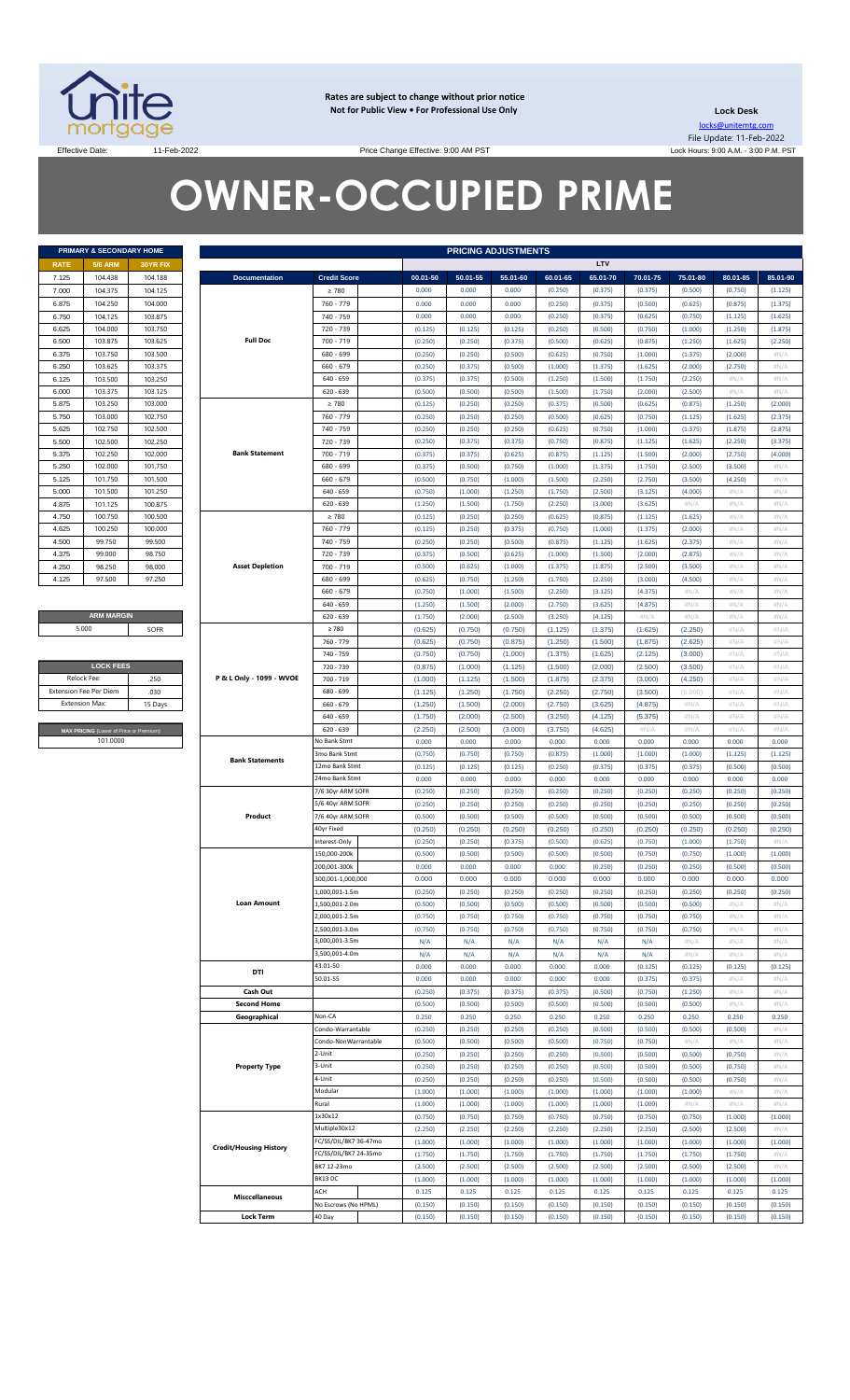

#### [V](https://unitemortgage.com/)isit: https://unitemortgage.com

The pricing engine is the Formal price given, please access it through:

**Quick Pricer:** [https://un](https://unitemortgage.com/broker-resources/price-my-loan/)itemortgage.com/broker-resources/price-my-loan/

### **CALL US TODAY: 800-777-1207**

#### **CONVENTIONAL PRODUCTS AND PRICING**

|       |         |                             |         |       |                             |         | <b>CONFORMING LOANS</b> |       |                             |         |         |                             |         |                      |         |  |
|-------|---------|-----------------------------|---------|-------|-----------------------------|---------|-------------------------|-------|-----------------------------|---------|---------|-----------------------------|---------|----------------------|---------|--|
|       |         | <b>DU CONF CONV 30 YEAR</b> |         |       | <b>DU CONF CONV 20 YEAR</b> |         |                         |       | <b>DU CONF CONV 15 YEAR</b> |         |         | <b>DU CONF CONV 10 YEAR</b> |         |                      |         |  |
| Rate  | 10 Day  | 25 Day                      | 40 Day  | Rate  | 10 Day                      | 25 Day  | 40 Day                  | Rate  | 10 Day                      | 25 Day  | 40 Day  | Rate                        | 10 Day  | <b>25 Day</b>        | 40 Day  |  |
| 4.625 | (4.875) | (4.750)                     | (4.625) | 4.375 | (4.750)                     | (4.625) | (4.500)                 | 3.875 | (4.000)                     | (3.875) | (3.750) | 3.625                       | (3.125) | (3.000)              | (2.875) |  |
| 4.500 | (4.500) | (4.375)                     | (4.250) | 4.250 | (4.375)                     | (4.250) | (4.125)                 | 3.750 | (3.750)                     | (3.625) | (3.500) | 3.500                       | (2.875) | (2.750)              | (2.625) |  |
| 4.375 | (4.125) | (4.000)                     | (3.875) | 4.125 | (3.875)                     | (3.750) | (3.625)                 | 3.625 | (3.250)                     | (3.125) | (3.000) | 3.375                       | (2.625) | (2.500)              | (2.375) |  |
| 4.250 | (3.750) | (3.625)                     | (3.500) | 4.000 | (3.500)                     | (3.375) | (3.250)                 | 3.500 | (3.000)                     | (2.875) | (2.750) | 3.250                       | (2.125) | (2.000)              | (1.875) |  |
| 4.125 | (3.125) | (3.000)                     | (2.875) | 3.875 | (3.125)                     | (3.000) | (2.875)                 | 3.375 | (2.625)                     | (2.500) | (2.375) | 3.125                       | (1.875) | (1.750)              | (1.625) |  |
| 4.000 | (2.500) | (2.375)                     | (2.250) | 3.750 | (2.500)                     | (2.375) | (2.250)                 | 3.250 | (2.125)                     | (2.000) | (1.875) | 3.000                       | (1.500) | (1.375)              | (1.250) |  |
| 3.875 | (2.000) | (1.875)                     | (1.750) | 3.625 | (2.375)                     | (2.250) | (2.125)                 | 3.125 | (1.750)                     | (1.625) | (1.500) | 2.875                       | (1.250) | (1.125)              | (1.000) |  |
| 3.750 | (1.500) | (1.375)                     | (1.250) | 3.500 | (1.875)                     | (1.750) | (1.625)                 | 3.000 | (1.250)                     | (1.125) | (1.000) | 2.750                       | (0.875) | (0.750)              | (0.625) |  |
| 3.625 | (1.000) | (0.875)                     | (0.750) | 3.375 | (1.500)                     | (1.375) | (1.250)                 | 2.875 | (0.875)                     | (0.750) | (0.625) | 2.625                       | (0.625) | (0.500)              | (0.375) |  |
| 3.500 | (0.500) | (0.375)                     | (0.250) | 3.250 | (0.875)                     | (0.750) | (0.625)                 | 2.750 | (0.500)                     | (0.375) | (0.250) | 2.500                       | (0.250) | (0.125)              | 0.000   |  |
| 3.375 | 0.125   | 0.250                       | 0.375   | 3.125 | (0.125)                     | 0.000   | 0.125                   | 2.625 | 0.125                       | 0.250   | 0.375   | 2.375                       | 0.125   | 0.250                | 0.375   |  |
| 3.250 | 0.750   | 0.875                       | 1.000   | 3.000 | 0.625                       | 0.750   | 0.875                   | 2.500 | 0.500                       | 0.625   | 0.750   | 2.250                       | 0.500   | 0.625                | 0.750   |  |
|       |         |                             |         |       |                             |         |                         |       |                             |         |         |                             |         |                      |         |  |
|       |         | LP CONF CONV 30 YEAR        |         |       | LP CONF CONV 20 YEAR        |         |                         |       | LP CONF CONV 15 YEAR        |         |         |                             |         | LP CONF CONV 10 YEAR |         |  |
| Rate  | 10 Dav  | 25 Day                      | 40 Day  | Rate  | 10 Day                      | 25 Day  | 40 Day                  | Rate  | 10 Day                      | 25 Day  | 40 Day  | Rate                        | 10 Day  | 25 Day               | 40 Day  |  |
| 4.625 | (4.875) | (4.750)                     | (4.625) | 4.375 | (4.750)                     | (4.625) | (4.500)                 | 4.000 | (3.750)                     | (3.625) | (3.500) | 3.750                       | (3.375) | (3.250)              | (3.125) |  |
| 4.500 | (4.500) | (4.375)                     | (4.250) | 4.250 | (4.250)                     | (4.125) | (4.000)                 | 3.875 | (3.500)                     | (3.375) | (3.250) | 3.625                       | (2.875) | (2.750)              | (2.625) |  |
| 4.375 | (4.125) | (4.000)                     | (3.875) | 4.125 | (3.750)                     | (3.625) | (3.500)                 | 3.750 | (3.125)                     | (3.000) | (2.875) | 3.500                       | (2.750) | (2.625)              | (2.500) |  |
| 4.250 | (3.750) | (3.625)                     | (3.500) | 4.000 | (3.375)                     | (3.250) | (3.125)                 | 3.625 | (2.750)                     | (2.625) | (2.500) | 3.375                       | (2.500) | (2.375)              | (2.250) |  |
| 4.125 | (3.000) | (2.875)                     | (2.750) | 3.875 | (3.000)                     | (2.875) | (2.750)                 | 3.500 | (2.625)                     | (2.500) | (2.375) | 3.250                       | (2.000) | (1.875)              | (1.750) |  |
| 4.000 | (2.500) | (2.375)                     | (2.250) | 3.750 | (2.500)                     | (2.375) | (2.250)                 | 3.375 | (2.250)                     | (2.125) | (2.000) | 3.125                       | (1.750) | (1.625)              | (1.500) |  |
| 3.875 | (2.000) | (1.875)                     | (1.750) | 3.625 | (2.250)                     | (2.125) | (2.000)                 | 3.250 | (1.875)                     | (1.750) | (1.625) | 3.000                       | (1.375) | (1.250)              | (1.125) |  |
| 3.750 | (1.375) | (1.250)                     | (1.125) | 3.500 | (1.875)                     | (1.750) | (1.625)                 | 3.125 | (1.375)                     | (1.250) | (1.125) | 2.875                       | (1.125) | (1.000)              | (0.875) |  |
| 3.625 | (0.875) | (0.750)                     | (0.625) | 3.375 | (1.375)                     | (1.250) | (1.125)                 | 3.000 | (1.000)                     | (0.875) | (0.750) | 2.750                       | (0.625) | (0.500)              | (0.375) |  |
| 3.500 | (0.375) | (0.250)                     | (0.125) | 3.250 | (0.750)                     | (0.625) | (0.500)                 | 2.875 | (0.750)                     | (0.625) | (0.500) | 2.625                       | (0.500) | (0.375)              | (0.250) |  |
| 3.375 | 0.250   | 0.375                       | 0.500   | 3.125 | (0.125)                     | 0.000   | 0.125                   | 2.750 | (0.250)                     | (0.125) | 0.000   | 2.500                       | (0.125) | 0.000                | 0.125   |  |
| 3.250 | 0.875   | 1.000                       | 1.125   | 3.000 | 0.625                       | 0.750   | 0.875                   | 2.625 | 0.250                       | 0.375   | 0.500   | 2.375                       | 0.250   | 0.375                | 0.500   |  |

#### **HIGH BALANCE CONFORMING**

|             | <b>DU HIGH BALANCE 30 YEAR</b> |         |         | <b>DU HIGH BALANCE 15 YEAR</b> |               |         |               | <b>DU HIGH BALANCE 20 YEAR</b> |               |                |        | <b>DU HIGH BALANCE 10 YEAR</b> |               |               |               |  |  |
|-------------|--------------------------------|---------|---------|--------------------------------|---------------|---------|---------------|--------------------------------|---------------|----------------|--------|--------------------------------|---------------|---------------|---------------|--|--|
| <u>Rate</u> | <b>10 Day</b>                  | 25 Day  | 40 Day  | Rate                           | <b>10 Day</b> | 25 Day  | <b>40 Day</b> | Rate                           | <b>10 Day</b> | <b>25 Day</b>  | 40 Day | Rate                           | <b>10 Day</b> | <b>25 Day</b> | <b>40 Day</b> |  |  |
| 4.875       | (2.125)                        | (2.000) | (1.875) | 4.250                          | 0.375         | 0.500   | 0.625         |                                |               |                |        |                                |               |               |               |  |  |
| 4.750       | (1.750)                        | (1.625) | (1.500) | 4.125                          | (2.750)       | (2.625) | (2.500)       |                                |               |                |        |                                |               |               |               |  |  |
| 4.625       | (2.625)                        | (2.500) | (2.375) | 4.000                          | (2.625)       | (2.500) | (2.375)       |                                |               |                |        |                                |               |               |               |  |  |
| 4.500       | (2.750)                        | (2.625) | (2.500) | 3.875                          | (2.250)       | (2.125) | (2.000)       |                                |               |                |        |                                |               |               |               |  |  |
| 4.375       | (2.375)                        | (2.250) | (2.125) | 3.750                          | (1.875)       | (1.750) | (1.625)       |                                |               |                |        |                                |               |               |               |  |  |
| 4.250       | (2.125)                        | (2.000) | (1.875) | 3.625                          | (1.625)       | (1.500) | (1.375)       |                                |               | <b>SIDE AT</b> |        |                                | D             |               |               |  |  |
| 4.125       | (1.625)                        | (1.500) | (1.375) | 3.500                          | (1.375)       | (1.250) | (1.125)       |                                |               |                |        |                                |               |               |               |  |  |
| 4.000       | (1.625)                        | (1.500) | (1.375) | 3.375                          | (1.000)       | (0.875) | (0.750)       |                                |               |                |        |                                |               |               |               |  |  |
| 3.875       | (1.250)                        | (1.125) | (1.000) | 3.250                          | (0.750)       | (0.625) | (0.500)       |                                |               |                |        |                                |               |               |               |  |  |
| 3.750       | (0.750)                        | (0.625) | (0.500) | 3.125                          | (0.375)       | (0.250) | (0.125)       |                                |               |                |        |                                |               |               |               |  |  |
| 3.625       | 0.000                          | 0.125   | 0.250   | 3.000                          | (0.125)       | 0.000   | 0.125         |                                |               |                |        |                                |               |               |               |  |  |
| 3.500       | 0.500                          | 0.625   | 0.750   | 2.875                          | 0.125         | 0.250   | 0.375         |                                |               |                |        |                                |               |               |               |  |  |

Agency Underwriting Fee: \$ 1,095 \* NJ and WA Origination Fee \$1,195 \* NC Commitment Fee \$1,195

 $\bm{\bm{\mathsf{\Xi}}}$ QUAL HOUSIN **MAX NET PRICING IS 104.000 HIGH BALANCE MAX NET PRICING IS 103.000 Rates and pricing are subject to change without notice.**

All Rights Reserved. 02.2022 This document is limited to current Unite Mortgage Wholesale Lending Solutions, and should not be intended as legal advice, legal opinion, or any other advice on specific facts or circumstances. Such policy and practice ar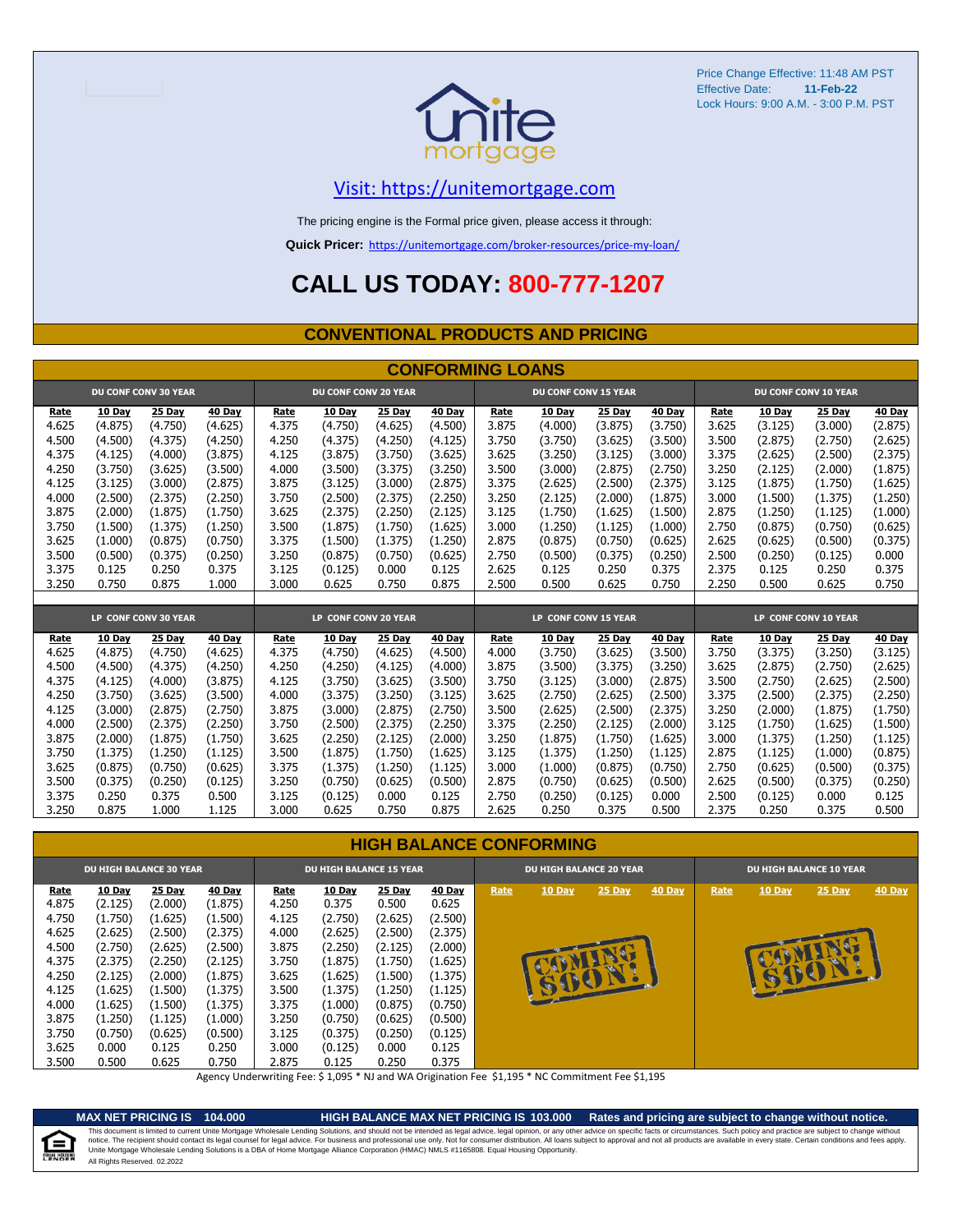

#### [V](https://unitemortgage.com/)isit: https://unitemortgage.com

The pricing engine is the Formal price given, please access it through:

**Quick Pricer:** [https://un](https://unitemortgage.com/broker-resources/price-my-loan/)itemortgage.com/broker-resources/price-my-loan/

# **CALL US TODAY: 800-777-1207**

|             | <b>HOME AFFORDABLE PRODUCTS</b> |                             |               |       |                                          |         |               |                                 |               |               |               |                                       |        |             |        |
|-------------|---------------------------------|-----------------------------|---------------|-------|------------------------------------------|---------|---------------|---------------------------------|---------------|---------------|---------------|---------------------------------------|--------|-------------|--------|
|             |                                 | <b>DU HOMEREADY 30 YEAR</b> |               |       | <b>DU HOMEREADY HIGH BALANCE 30 YEAR</b> |         |               | <b>LP HOME POSSIBLE 30 YEAR</b> |               |               |               | LP HOME POSSIBLE HIGH BALANCE 30 YEAR |        |             |        |
| <b>Rate</b> | <b>10 Day</b>                   | <b>25 Day</b>               | <b>40 Day</b> | Rate  | <b>10 Day</b>                            | 25 Day  | <b>40 Day</b> | Rate                            | <b>10 Day</b> | <b>25 Day</b> | <b>40 Day</b> | Rate                                  | 10 Day | 25 Day      | 40 Day |
| 4.625       | (4.500)                         | (4.375)                     | (4.250)       | 4.625 | (2.625)                                  | (2.500) | (2.375)       | 4.750                           | (4.625)       | (4.500)       | (4.375)       |                                       |        |             |        |
| 4.500       | (4.000)                         | (3.875)                     | (3.750)       | 4.500 | (2.750)                                  | (2.625) | (2.500)       | 4.625                           | (4.750)       | (4.625)       | (4.500)       |                                       |        |             |        |
| 4.375       | (3.500)                         | (3.375)                     | (3.250)       | 4.375 | (2.375)                                  | (2.250) | (2.125)       | 4.500                           | (4.500)       | (4.375)       | (4.250)       |                                       |        |             |        |
| 4.250       | (3.000)                         | (2.875)                     | (2.750)       | 4.250 | (2.125)                                  | (2.000) | (1.875)       | 4.375                           | (4.125)       | (4.000)       | (3.875)       |                                       |        | <b>TANK</b> |        |
| 4.125       | (2.500)                         | (2.375)                     | (2.250)       | 4.125 | (1.750)                                  | (1.625) | (1.500)       | 4.250                           | (3.625)       | (3.500)       | (3.375)       |                                       |        |             |        |
| 4.000       | (1.875)                         | (1.750)                     | (1.625)       | 4.000 | (1.125)                                  | (1.000) | (0.875)       | 4.125                           | (3.000)       | (2.875)       | (2.750)       |                                       |        | SIEDN       |        |
| 3.875       | (1.375)                         | (1.250)                     | (1.125)       | 3.875 | (0.500)                                  | (0.375) | (0.250)       | 4.000                           | (2.375)       | (2.250)       | (2.125)       |                                       |        |             |        |
| 3.750       | (0.875)                         | (0.750)                     | (0.625)       | 3.750 | 0.000                                    | 0.125   | 0.250         | 3.875                           | (1.875)       | (1.750)       | (1.625)       |                                       |        |             |        |
| 3.625       | (0.250)                         | (0.125)                     | 0.000         | 3.625 | 0.125                                    | 0.250   | 0.375         | 3.750                           | (1.375)       | (1.250)       | (1.125)       |                                       |        |             |        |
| 3.500       | 0.250                           | 0.375                       | 0.500         | 3.500 | 0.750                                    | 0.875   | 1.000         | 3.625                           | (0.750)       | (0.625)       | (0.500)       |                                       |        |             |        |
| 3.375       | 0.750                           | 0.875                       | 1.000         | 3.375 | 1.375                                    | 1.500   | 1.625         | 3.500                           | (0.250)       | (0.125)       | 0.000         |                                       |        |             |        |
| 3.250       | 1.375                           | 1.500                       | 1.625         | 3.250 | 2.125                                    | 2.250   | 2.375         | 3.375                           | 0.375         | 0.500         | 0.625         |                                       |        |             |        |

| <b>HOME READY AND HOMEPOSSIBLE CAP LIMITS</b>      |       |      |      |       |       |       |       |                                                                                                            |       |  |  |  |
|----------------------------------------------------|-------|------|------|-------|-------|-------|-------|------------------------------------------------------------------------------------------------------------|-------|--|--|--|
|                                                    |       |      |      |       |       |       |       | $1.17 \times 1.60$ 60.01 - 65 65.01 - 70 70.01 - 75 75.01 - 80 80.01 - 85 85.01 - 90 90.01 - 95 95.01 - 97 |       |  |  |  |
| HomeReady/Home Possible FICO >=680 Adjustment Caps | 1.500 | .500 | .500 | 1.500 | 500،، | 0.000 | 0.000 | 0.000                                                                                                      | 0.000 |  |  |  |
| HomeReady/Home Possible FICO <680 Adjustment Caps  | 1.500 | .500 | .500 | .500  | .500  | .500  | 1.500 | .500                                                                                                       | 1.500 |  |  |  |

Agency Underwriting Fee: \$ 1,095 \* NJ and WA Origination Fee \$1,195 \* NC Commitment Fee \$1,195

#### **MAX NET PRICING IS 104.000 HIGH BALANCE MAX NET PRICING IS 103.000 Rates and pricing are subject to change without notice.**

All Rights Reserved. 02.2022 This document is limited to current Unite Mortgage Wholesale Lending Solutions, and should not be intended as legal advice, legal opinion, or any other advice on specific facts or circumstances. Such policy and practice ar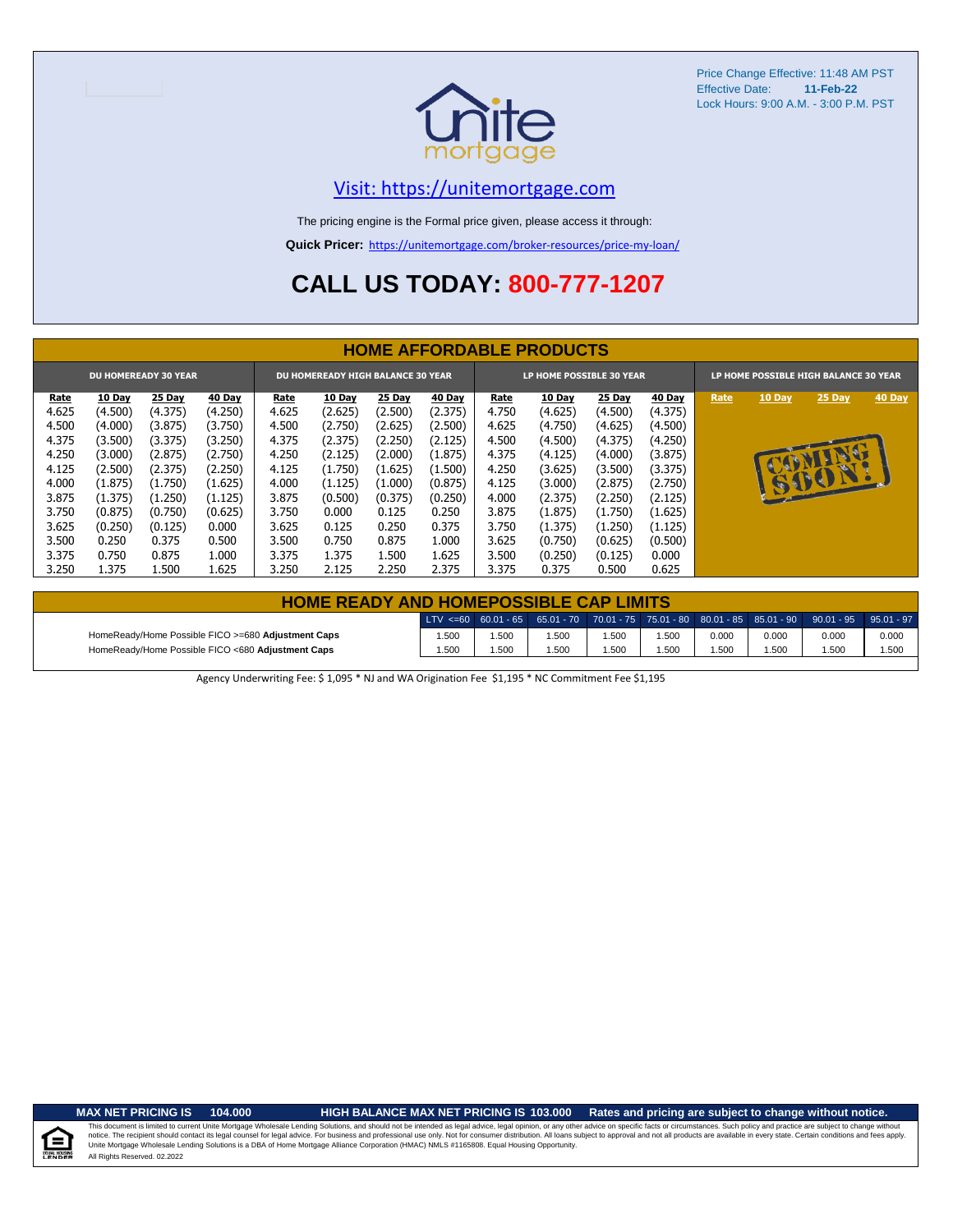

### [V](https://unitemortgage.com/)isit: https://unitemortgage.com

The pricing engine is the Formal price given, please access it through:

**Quick Pricer:** [https://un](https://unitemortgage.com/broker-resources/price-my-loan/)itemortgage.com/broker-resources/price-my-loan/

# **CALL US TODAY: 800-777-1207**

| Loan Terms > 15 years<br>$LTV < =60$<br>$60.01 - 70$<br>$80.01 - 85$<br>$85.01 - 90$<br>$95.01 - 97$<br>>97.00%<br>$70.01 - 75$<br>$75.01 - 80$<br>$90.01 - 95$<br>740+<br>0.000<br>0.250<br>0.250<br>0.250<br>0.250<br>0.750<br>0.500<br>0.250<br>0.750<br>0.000<br>0.250<br>0.500<br>0.750<br>0.500<br>0.500<br>0.500<br>1.000<br>720 - 739<br>1.000<br>700 - 719<br>0.000<br>0.500<br>1.000<br>1.250<br>1.000<br>1.000<br>1.000<br>1.500<br>1.500<br>680 - 699<br>0.000<br>0.500<br>1.250<br>1.750<br>1.500<br>1.250<br>1.250<br>1.500<br>1.500<br>2.250<br>660 - 679<br>0.000<br>1.000<br>2.250<br>2.750<br>2.750<br>2.250<br>2.250<br>2.250<br>640 - 659<br>3.000<br>0.500<br>1.250<br>2.750<br>3.250<br>2.750<br>2.750<br>2.750<br>2.750<br>0.500<br>1.500<br>3.000<br>3.000<br>3.250<br>3.250<br>3.250<br>3.500<br>3.500<br>Cash Out (Ex. Student Loan Only) All Loan Terms. Cumulative with above adjust.<br>$LTV \le 60$<br>$60.01 - 70$<br>$70.01 - 75$<br>$75.01 - 80$<br>$740+$<br>0.375<br>0.625<br>0.625<br>0.875<br>720 - 739<br>0.375<br>1.000<br>1.000<br>1.125<br>700 - 719<br>0.375<br>1.000<br>1.000<br>1.125<br>680 - 699<br>0.375<br>1.750<br>1.125<br>1.125<br>660 - 679<br>0.625<br>1.875<br>1.125<br>1.125<br>640 - 659<br>0.625<br>1.625<br>1.625<br>2.625<br>620 - 639<br>0.625<br>1.625<br>1.625<br>3.125<br><b>Other Price Adjustments</b><br>All Loan Terms<br>Cumulative with above adjustments<br>$LTV \le 60$<br>$60.01 - 65$<br>$65.01 - 70$<br>$70.01 - 75$<br>$75.01 - 80$<br>$80.01 - 85$<br>$85.01 - 90$<br>$90.01 - 95$<br>$95.01 - 97$<br>High Balance Purchase and R/T Refinance<br>0.500<br>0.750<br>0.750<br>0.750<br>1.000<br>1.000<br>1.000<br>1.000<br>1.000<br>High Balance Cash-Out Refinance<br>1.250<br>1.500<br>1.500<br>1.500<br>1.750<br><b>NA</b><br><b>NA</b><br><b>NA</b><br><b>NA</b><br>High Balance ARMs (Adjustment Based on CLTV)<br>0.750<br>0.750<br>0.750<br>0.750<br>1.500<br>1.500<br>1.500<br>1.750<br>1.750<br><b>ARMs</b><br>0.000<br>0.000<br>0.000<br>0.000<br>0.000<br>0.250<br>0.000<br>0.000<br><b>NA</b><br>0.000<br>HomeReady/Home Possible FICO >=680 Adjustment Caps<br>1.500<br>1.500<br>1.500<br>1.500<br>0.000<br>0.000<br>0.000<br>1.500<br>HomeReady/Home Possible FICO <680 Adjustment Caps<br>1.500<br>1.500<br>1.500<br>1.500<br>1.500<br>1.500<br>1.500<br>1.500<br>1.500<br><b>Investment Properties</b><br>2.125<br>2.125<br>3.375<br>2.125<br>2.125<br>4.125<br>NA.<br>NA<br><b>NA</b><br>Second Home<br>1.125<br>1.625<br>1.625<br>2.125<br>3.375<br>4.125<br>4.125<br>4.125<br>4.125<br>0.500<br>0.500<br>0.500<br>Manufactured home<br>0.500<br>0.500<br>0.500<br>0.500<br>0.500<br>0.500<br>2-4 Unit Properties (3-4 unit max LTV is 75% (DU) and 80% (LP))<br>1.000<br>1.000<br>1.000<br>1.000<br><b>NA</b><br><b>NA</b><br><b>NA</b><br>1.000<br>1.000<br>Condos - Loan Terms > 15Y (does not apply to Detached building types)<br>0.000<br>0.000<br>0.000<br>0.000<br>0.750<br>0.750<br>0.750<br>0.750<br>0.750<br>Escrow Waiver (LTV >80% not available in NM, LTV >90% does not apply to HB Nationwide)<br>0.000<br>0.000<br>0.000<br>0.000<br>0.000<br>0.000<br>0.000<br>0.000<br><b>NA</b><br>UW Waiver Fee (ALL LTV) - based on loan size<br><b>ALL SUBORDINATE FINANCING .375%</b><br><b>CLTV Range</b><br>Credit Score < 720<br>Credit Score > 720<br><b>LTV Range</b><br>$\leq 65.00\%$<br>$80.01\% - 95.00\%$<br>0.500<br>0.250<br>65.01% - 75.00%<br>$80.01\% - 95.00\%$<br>0.750<br>0.500<br>75.01% - 95.00%<br>$90.01\% - 95.00\%$<br>1.000<br>0.750<br>75.01% - 90.00%<br>76.01% - 90.00%<br>1.000<br>0.750 | <b>CONVENTIONAL PRICING ADJUSTMENTS</b> |                 |  |       |  |  |  |       |  |  |  |
|---------------------------------------------------------------------------------------------------------------------------------------------------------------------------------------------------------------------------------------------------------------------------------------------------------------------------------------------------------------------------------------------------------------------------------------------------------------------------------------------------------------------------------------------------------------------------------------------------------------------------------------------------------------------------------------------------------------------------------------------------------------------------------------------------------------------------------------------------------------------------------------------------------------------------------------------------------------------------------------------------------------------------------------------------------------------------------------------------------------------------------------------------------------------------------------------------------------------------------------------------------------------------------------------------------------------------------------------------------------------------------------------------------------------------------------------------------------------------------------------------------------------------------------------------------------------------------------------------------------------------------------------------------------------------------------------------------------------------------------------------------------------------------------------------------------------------------------------------------------------------------------------------------------------------------------------------------------------------------------------------------------------------------------------------------------------------------------------------------------------------------------------------------------------------------------------------------------------------------------------------------------------------------------------------------------------------------------------------------------------------------------------------------------------------------------------------------------------------------------------------------------------------------------------------------------------------------------------------------------------------------------------------------------------------------------------------------------------------------------------------------------------------------------------------------------------------------------------------------------------------------------------------------------------------------------------------------------------------------------------------------------------------------------------------------------------------------------------------------------------------------------------------------------------------------------------------------------------------------------------------------------------------------------------------------------------------------------------------------------------------------------------------------------------------------------------------------------------------------------------------------------------------------------------------------------------------------------------------------------------------|-----------------------------------------|-----------------|--|-------|--|--|--|-------|--|--|--|
|                                                                                                                                                                                                                                                                                                                                                                                                                                                                                                                                                                                                                                                                                                                                                                                                                                                                                                                                                                                                                                                                                                                                                                                                                                                                                                                                                                                                                                                                                                                                                                                                                                                                                                                                                                                                                                                                                                                                                                                                                                                                                                                                                                                                                                                                                                                                                                                                                                                                                                                                                                                                                                                                                                                                                                                                                                                                                                                                                                                                                                                                                                                                                                                                                                                                                                                                                                                                                                                                                                                                                                                                                           | Credit Score / LTV                      |                 |  |       |  |  |  |       |  |  |  |
|                                                                                                                                                                                                                                                                                                                                                                                                                                                                                                                                                                                                                                                                                                                                                                                                                                                                                                                                                                                                                                                                                                                                                                                                                                                                                                                                                                                                                                                                                                                                                                                                                                                                                                                                                                                                                                                                                                                                                                                                                                                                                                                                                                                                                                                                                                                                                                                                                                                                                                                                                                                                                                                                                                                                                                                                                                                                                                                                                                                                                                                                                                                                                                                                                                                                                                                                                                                                                                                                                                                                                                                                                           |                                         |                 |  |       |  |  |  |       |  |  |  |
|                                                                                                                                                                                                                                                                                                                                                                                                                                                                                                                                                                                                                                                                                                                                                                                                                                                                                                                                                                                                                                                                                                                                                                                                                                                                                                                                                                                                                                                                                                                                                                                                                                                                                                                                                                                                                                                                                                                                                                                                                                                                                                                                                                                                                                                                                                                                                                                                                                                                                                                                                                                                                                                                                                                                                                                                                                                                                                                                                                                                                                                                                                                                                                                                                                                                                                                                                                                                                                                                                                                                                                                                                           |                                         |                 |  |       |  |  |  |       |  |  |  |
|                                                                                                                                                                                                                                                                                                                                                                                                                                                                                                                                                                                                                                                                                                                                                                                                                                                                                                                                                                                                                                                                                                                                                                                                                                                                                                                                                                                                                                                                                                                                                                                                                                                                                                                                                                                                                                                                                                                                                                                                                                                                                                                                                                                                                                                                                                                                                                                                                                                                                                                                                                                                                                                                                                                                                                                                                                                                                                                                                                                                                                                                                                                                                                                                                                                                                                                                                                                                                                                                                                                                                                                                                           |                                         |                 |  |       |  |  |  |       |  |  |  |
|                                                                                                                                                                                                                                                                                                                                                                                                                                                                                                                                                                                                                                                                                                                                                                                                                                                                                                                                                                                                                                                                                                                                                                                                                                                                                                                                                                                                                                                                                                                                                                                                                                                                                                                                                                                                                                                                                                                                                                                                                                                                                                                                                                                                                                                                                                                                                                                                                                                                                                                                                                                                                                                                                                                                                                                                                                                                                                                                                                                                                                                                                                                                                                                                                                                                                                                                                                                                                                                                                                                                                                                                                           |                                         |                 |  |       |  |  |  |       |  |  |  |
|                                                                                                                                                                                                                                                                                                                                                                                                                                                                                                                                                                                                                                                                                                                                                                                                                                                                                                                                                                                                                                                                                                                                                                                                                                                                                                                                                                                                                                                                                                                                                                                                                                                                                                                                                                                                                                                                                                                                                                                                                                                                                                                                                                                                                                                                                                                                                                                                                                                                                                                                                                                                                                                                                                                                                                                                                                                                                                                                                                                                                                                                                                                                                                                                                                                                                                                                                                                                                                                                                                                                                                                                                           |                                         |                 |  |       |  |  |  |       |  |  |  |
|                                                                                                                                                                                                                                                                                                                                                                                                                                                                                                                                                                                                                                                                                                                                                                                                                                                                                                                                                                                                                                                                                                                                                                                                                                                                                                                                                                                                                                                                                                                                                                                                                                                                                                                                                                                                                                                                                                                                                                                                                                                                                                                                                                                                                                                                                                                                                                                                                                                                                                                                                                                                                                                                                                                                                                                                                                                                                                                                                                                                                                                                                                                                                                                                                                                                                                                                                                                                                                                                                                                                                                                                                           |                                         |                 |  |       |  |  |  |       |  |  |  |
|                                                                                                                                                                                                                                                                                                                                                                                                                                                                                                                                                                                                                                                                                                                                                                                                                                                                                                                                                                                                                                                                                                                                                                                                                                                                                                                                                                                                                                                                                                                                                                                                                                                                                                                                                                                                                                                                                                                                                                                                                                                                                                                                                                                                                                                                                                                                                                                                                                                                                                                                                                                                                                                                                                                                                                                                                                                                                                                                                                                                                                                                                                                                                                                                                                                                                                                                                                                                                                                                                                                                                                                                                           | 620-639                                 |                 |  |       |  |  |  |       |  |  |  |
|                                                                                                                                                                                                                                                                                                                                                                                                                                                                                                                                                                                                                                                                                                                                                                                                                                                                                                                                                                                                                                                                                                                                                                                                                                                                                                                                                                                                                                                                                                                                                                                                                                                                                                                                                                                                                                                                                                                                                                                                                                                                                                                                                                                                                                                                                                                                                                                                                                                                                                                                                                                                                                                                                                                                                                                                                                                                                                                                                                                                                                                                                                                                                                                                                                                                                                                                                                                                                                                                                                                                                                                                                           |                                         |                 |  |       |  |  |  |       |  |  |  |
|                                                                                                                                                                                                                                                                                                                                                                                                                                                                                                                                                                                                                                                                                                                                                                                                                                                                                                                                                                                                                                                                                                                                                                                                                                                                                                                                                                                                                                                                                                                                                                                                                                                                                                                                                                                                                                                                                                                                                                                                                                                                                                                                                                                                                                                                                                                                                                                                                                                                                                                                                                                                                                                                                                                                                                                                                                                                                                                                                                                                                                                                                                                                                                                                                                                                                                                                                                                                                                                                                                                                                                                                                           |                                         |                 |  |       |  |  |  |       |  |  |  |
|                                                                                                                                                                                                                                                                                                                                                                                                                                                                                                                                                                                                                                                                                                                                                                                                                                                                                                                                                                                                                                                                                                                                                                                                                                                                                                                                                                                                                                                                                                                                                                                                                                                                                                                                                                                                                                                                                                                                                                                                                                                                                                                                                                                                                                                                                                                                                                                                                                                                                                                                                                                                                                                                                                                                                                                                                                                                                                                                                                                                                                                                                                                                                                                                                                                                                                                                                                                                                                                                                                                                                                                                                           |                                         |                 |  |       |  |  |  |       |  |  |  |
|                                                                                                                                                                                                                                                                                                                                                                                                                                                                                                                                                                                                                                                                                                                                                                                                                                                                                                                                                                                                                                                                                                                                                                                                                                                                                                                                                                                                                                                                                                                                                                                                                                                                                                                                                                                                                                                                                                                                                                                                                                                                                                                                                                                                                                                                                                                                                                                                                                                                                                                                                                                                                                                                                                                                                                                                                                                                                                                                                                                                                                                                                                                                                                                                                                                                                                                                                                                                                                                                                                                                                                                                                           |                                         |                 |  |       |  |  |  |       |  |  |  |
|                                                                                                                                                                                                                                                                                                                                                                                                                                                                                                                                                                                                                                                                                                                                                                                                                                                                                                                                                                                                                                                                                                                                                                                                                                                                                                                                                                                                                                                                                                                                                                                                                                                                                                                                                                                                                                                                                                                                                                                                                                                                                                                                                                                                                                                                                                                                                                                                                                                                                                                                                                                                                                                                                                                                                                                                                                                                                                                                                                                                                                                                                                                                                                                                                                                                                                                                                                                                                                                                                                                                                                                                                           |                                         |                 |  |       |  |  |  |       |  |  |  |
|                                                                                                                                                                                                                                                                                                                                                                                                                                                                                                                                                                                                                                                                                                                                                                                                                                                                                                                                                                                                                                                                                                                                                                                                                                                                                                                                                                                                                                                                                                                                                                                                                                                                                                                                                                                                                                                                                                                                                                                                                                                                                                                                                                                                                                                                                                                                                                                                                                                                                                                                                                                                                                                                                                                                                                                                                                                                                                                                                                                                                                                                                                                                                                                                                                                                                                                                                                                                                                                                                                                                                                                                                           |                                         |                 |  |       |  |  |  |       |  |  |  |
|                                                                                                                                                                                                                                                                                                                                                                                                                                                                                                                                                                                                                                                                                                                                                                                                                                                                                                                                                                                                                                                                                                                                                                                                                                                                                                                                                                                                                                                                                                                                                                                                                                                                                                                                                                                                                                                                                                                                                                                                                                                                                                                                                                                                                                                                                                                                                                                                                                                                                                                                                                                                                                                                                                                                                                                                                                                                                                                                                                                                                                                                                                                                                                                                                                                                                                                                                                                                                                                                                                                                                                                                                           |                                         |                 |  |       |  |  |  |       |  |  |  |
|                                                                                                                                                                                                                                                                                                                                                                                                                                                                                                                                                                                                                                                                                                                                                                                                                                                                                                                                                                                                                                                                                                                                                                                                                                                                                                                                                                                                                                                                                                                                                                                                                                                                                                                                                                                                                                                                                                                                                                                                                                                                                                                                                                                                                                                                                                                                                                                                                                                                                                                                                                                                                                                                                                                                                                                                                                                                                                                                                                                                                                                                                                                                                                                                                                                                                                                                                                                                                                                                                                                                                                                                                           |                                         |                 |  |       |  |  |  |       |  |  |  |
|                                                                                                                                                                                                                                                                                                                                                                                                                                                                                                                                                                                                                                                                                                                                                                                                                                                                                                                                                                                                                                                                                                                                                                                                                                                                                                                                                                                                                                                                                                                                                                                                                                                                                                                                                                                                                                                                                                                                                                                                                                                                                                                                                                                                                                                                                                                                                                                                                                                                                                                                                                                                                                                                                                                                                                                                                                                                                                                                                                                                                                                                                                                                                                                                                                                                                                                                                                                                                                                                                                                                                                                                                           |                                         |                 |  |       |  |  |  |       |  |  |  |
|                                                                                                                                                                                                                                                                                                                                                                                                                                                                                                                                                                                                                                                                                                                                                                                                                                                                                                                                                                                                                                                                                                                                                                                                                                                                                                                                                                                                                                                                                                                                                                                                                                                                                                                                                                                                                                                                                                                                                                                                                                                                                                                                                                                                                                                                                                                                                                                                                                                                                                                                                                                                                                                                                                                                                                                                                                                                                                                                                                                                                                                                                                                                                                                                                                                                                                                                                                                                                                                                                                                                                                                                                           |                                         |                 |  |       |  |  |  |       |  |  |  |
|                                                                                                                                                                                                                                                                                                                                                                                                                                                                                                                                                                                                                                                                                                                                                                                                                                                                                                                                                                                                                                                                                                                                                                                                                                                                                                                                                                                                                                                                                                                                                                                                                                                                                                                                                                                                                                                                                                                                                                                                                                                                                                                                                                                                                                                                                                                                                                                                                                                                                                                                                                                                                                                                                                                                                                                                                                                                                                                                                                                                                                                                                                                                                                                                                                                                                                                                                                                                                                                                                                                                                                                                                           |                                         |                 |  |       |  |  |  |       |  |  |  |
|                                                                                                                                                                                                                                                                                                                                                                                                                                                                                                                                                                                                                                                                                                                                                                                                                                                                                                                                                                                                                                                                                                                                                                                                                                                                                                                                                                                                                                                                                                                                                                                                                                                                                                                                                                                                                                                                                                                                                                                                                                                                                                                                                                                                                                                                                                                                                                                                                                                                                                                                                                                                                                                                                                                                                                                                                                                                                                                                                                                                                                                                                                                                                                                                                                                                                                                                                                                                                                                                                                                                                                                                                           |                                         |                 |  |       |  |  |  |       |  |  |  |
|                                                                                                                                                                                                                                                                                                                                                                                                                                                                                                                                                                                                                                                                                                                                                                                                                                                                                                                                                                                                                                                                                                                                                                                                                                                                                                                                                                                                                                                                                                                                                                                                                                                                                                                                                                                                                                                                                                                                                                                                                                                                                                                                                                                                                                                                                                                                                                                                                                                                                                                                                                                                                                                                                                                                                                                                                                                                                                                                                                                                                                                                                                                                                                                                                                                                                                                                                                                                                                                                                                                                                                                                                           |                                         |                 |  |       |  |  |  |       |  |  |  |
|                                                                                                                                                                                                                                                                                                                                                                                                                                                                                                                                                                                                                                                                                                                                                                                                                                                                                                                                                                                                                                                                                                                                                                                                                                                                                                                                                                                                                                                                                                                                                                                                                                                                                                                                                                                                                                                                                                                                                                                                                                                                                                                                                                                                                                                                                                                                                                                                                                                                                                                                                                                                                                                                                                                                                                                                                                                                                                                                                                                                                                                                                                                                                                                                                                                                                                                                                                                                                                                                                                                                                                                                                           |                                         |                 |  |       |  |  |  |       |  |  |  |
|                                                                                                                                                                                                                                                                                                                                                                                                                                                                                                                                                                                                                                                                                                                                                                                                                                                                                                                                                                                                                                                                                                                                                                                                                                                                                                                                                                                                                                                                                                                                                                                                                                                                                                                                                                                                                                                                                                                                                                                                                                                                                                                                                                                                                                                                                                                                                                                                                                                                                                                                                                                                                                                                                                                                                                                                                                                                                                                                                                                                                                                                                                                                                                                                                                                                                                                                                                                                                                                                                                                                                                                                                           |                                         |                 |  |       |  |  |  |       |  |  |  |
|                                                                                                                                                                                                                                                                                                                                                                                                                                                                                                                                                                                                                                                                                                                                                                                                                                                                                                                                                                                                                                                                                                                                                                                                                                                                                                                                                                                                                                                                                                                                                                                                                                                                                                                                                                                                                                                                                                                                                                                                                                                                                                                                                                                                                                                                                                                                                                                                                                                                                                                                                                                                                                                                                                                                                                                                                                                                                                                                                                                                                                                                                                                                                                                                                                                                                                                                                                                                                                                                                                                                                                                                                           |                                         |                 |  |       |  |  |  |       |  |  |  |
|                                                                                                                                                                                                                                                                                                                                                                                                                                                                                                                                                                                                                                                                                                                                                                                                                                                                                                                                                                                                                                                                                                                                                                                                                                                                                                                                                                                                                                                                                                                                                                                                                                                                                                                                                                                                                                                                                                                                                                                                                                                                                                                                                                                                                                                                                                                                                                                                                                                                                                                                                                                                                                                                                                                                                                                                                                                                                                                                                                                                                                                                                                                                                                                                                                                                                                                                                                                                                                                                                                                                                                                                                           |                                         |                 |  |       |  |  |  |       |  |  |  |
|                                                                                                                                                                                                                                                                                                                                                                                                                                                                                                                                                                                                                                                                                                                                                                                                                                                                                                                                                                                                                                                                                                                                                                                                                                                                                                                                                                                                                                                                                                                                                                                                                                                                                                                                                                                                                                                                                                                                                                                                                                                                                                                                                                                                                                                                                                                                                                                                                                                                                                                                                                                                                                                                                                                                                                                                                                                                                                                                                                                                                                                                                                                                                                                                                                                                                                                                                                                                                                                                                                                                                                                                                           |                                         |                 |  |       |  |  |  |       |  |  |  |
|                                                                                                                                                                                                                                                                                                                                                                                                                                                                                                                                                                                                                                                                                                                                                                                                                                                                                                                                                                                                                                                                                                                                                                                                                                                                                                                                                                                                                                                                                                                                                                                                                                                                                                                                                                                                                                                                                                                                                                                                                                                                                                                                                                                                                                                                                                                                                                                                                                                                                                                                                                                                                                                                                                                                                                                                                                                                                                                                                                                                                                                                                                                                                                                                                                                                                                                                                                                                                                                                                                                                                                                                                           |                                         |                 |  |       |  |  |  |       |  |  |  |
|                                                                                                                                                                                                                                                                                                                                                                                                                                                                                                                                                                                                                                                                                                                                                                                                                                                                                                                                                                                                                                                                                                                                                                                                                                                                                                                                                                                                                                                                                                                                                                                                                                                                                                                                                                                                                                                                                                                                                                                                                                                                                                                                                                                                                                                                                                                                                                                                                                                                                                                                                                                                                                                                                                                                                                                                                                                                                                                                                                                                                                                                                                                                                                                                                                                                                                                                                                                                                                                                                                                                                                                                                           |                                         |                 |  |       |  |  |  |       |  |  |  |
|                                                                                                                                                                                                                                                                                                                                                                                                                                                                                                                                                                                                                                                                                                                                                                                                                                                                                                                                                                                                                                                                                                                                                                                                                                                                                                                                                                                                                                                                                                                                                                                                                                                                                                                                                                                                                                                                                                                                                                                                                                                                                                                                                                                                                                                                                                                                                                                                                                                                                                                                                                                                                                                                                                                                                                                                                                                                                                                                                                                                                                                                                                                                                                                                                                                                                                                                                                                                                                                                                                                                                                                                                           |                                         |                 |  |       |  |  |  |       |  |  |  |
|                                                                                                                                                                                                                                                                                                                                                                                                                                                                                                                                                                                                                                                                                                                                                                                                                                                                                                                                                                                                                                                                                                                                                                                                                                                                                                                                                                                                                                                                                                                                                                                                                                                                                                                                                                                                                                                                                                                                                                                                                                                                                                                                                                                                                                                                                                                                                                                                                                                                                                                                                                                                                                                                                                                                                                                                                                                                                                                                                                                                                                                                                                                                                                                                                                                                                                                                                                                                                                                                                                                                                                                                                           |                                         |                 |  |       |  |  |  |       |  |  |  |
|                                                                                                                                                                                                                                                                                                                                                                                                                                                                                                                                                                                                                                                                                                                                                                                                                                                                                                                                                                                                                                                                                                                                                                                                                                                                                                                                                                                                                                                                                                                                                                                                                                                                                                                                                                                                                                                                                                                                                                                                                                                                                                                                                                                                                                                                                                                                                                                                                                                                                                                                                                                                                                                                                                                                                                                                                                                                                                                                                                                                                                                                                                                                                                                                                                                                                                                                                                                                                                                                                                                                                                                                                           |                                         |                 |  |       |  |  |  |       |  |  |  |
|                                                                                                                                                                                                                                                                                                                                                                                                                                                                                                                                                                                                                                                                                                                                                                                                                                                                                                                                                                                                                                                                                                                                                                                                                                                                                                                                                                                                                                                                                                                                                                                                                                                                                                                                                                                                                                                                                                                                                                                                                                                                                                                                                                                                                                                                                                                                                                                                                                                                                                                                                                                                                                                                                                                                                                                                                                                                                                                                                                                                                                                                                                                                                                                                                                                                                                                                                                                                                                                                                                                                                                                                                           |                                         |                 |  |       |  |  |  |       |  |  |  |
|                                                                                                                                                                                                                                                                                                                                                                                                                                                                                                                                                                                                                                                                                                                                                                                                                                                                                                                                                                                                                                                                                                                                                                                                                                                                                                                                                                                                                                                                                                                                                                                                                                                                                                                                                                                                                                                                                                                                                                                                                                                                                                                                                                                                                                                                                                                                                                                                                                                                                                                                                                                                                                                                                                                                                                                                                                                                                                                                                                                                                                                                                                                                                                                                                                                                                                                                                                                                                                                                                                                                                                                                                           |                                         |                 |  |       |  |  |  |       |  |  |  |
|                                                                                                                                                                                                                                                                                                                                                                                                                                                                                                                                                                                                                                                                                                                                                                                                                                                                                                                                                                                                                                                                                                                                                                                                                                                                                                                                                                                                                                                                                                                                                                                                                                                                                                                                                                                                                                                                                                                                                                                                                                                                                                                                                                                                                                                                                                                                                                                                                                                                                                                                                                                                                                                                                                                                                                                                                                                                                                                                                                                                                                                                                                                                                                                                                                                                                                                                                                                                                                                                                                                                                                                                                           |                                         |                 |  |       |  |  |  |       |  |  |  |
|                                                                                                                                                                                                                                                                                                                                                                                                                                                                                                                                                                                                                                                                                                                                                                                                                                                                                                                                                                                                                                                                                                                                                                                                                                                                                                                                                                                                                                                                                                                                                                                                                                                                                                                                                                                                                                                                                                                                                                                                                                                                                                                                                                                                                                                                                                                                                                                                                                                                                                                                                                                                                                                                                                                                                                                                                                                                                                                                                                                                                                                                                                                                                                                                                                                                                                                                                                                                                                                                                                                                                                                                                           |                                         |                 |  |       |  |  |  |       |  |  |  |
|                                                                                                                                                                                                                                                                                                                                                                                                                                                                                                                                                                                                                                                                                                                                                                                                                                                                                                                                                                                                                                                                                                                                                                                                                                                                                                                                                                                                                                                                                                                                                                                                                                                                                                                                                                                                                                                                                                                                                                                                                                                                                                                                                                                                                                                                                                                                                                                                                                                                                                                                                                                                                                                                                                                                                                                                                                                                                                                                                                                                                                                                                                                                                                                                                                                                                                                                                                                                                                                                                                                                                                                                                           |                                         |                 |  |       |  |  |  |       |  |  |  |
|                                                                                                                                                                                                                                                                                                                                                                                                                                                                                                                                                                                                                                                                                                                                                                                                                                                                                                                                                                                                                                                                                                                                                                                                                                                                                                                                                                                                                                                                                                                                                                                                                                                                                                                                                                                                                                                                                                                                                                                                                                                                                                                                                                                                                                                                                                                                                                                                                                                                                                                                                                                                                                                                                                                                                                                                                                                                                                                                                                                                                                                                                                                                                                                                                                                                                                                                                                                                                                                                                                                                                                                                                           |                                         |                 |  |       |  |  |  |       |  |  |  |
|                                                                                                                                                                                                                                                                                                                                                                                                                                                                                                                                                                                                                                                                                                                                                                                                                                                                                                                                                                                                                                                                                                                                                                                                                                                                                                                                                                                                                                                                                                                                                                                                                                                                                                                                                                                                                                                                                                                                                                                                                                                                                                                                                                                                                                                                                                                                                                                                                                                                                                                                                                                                                                                                                                                                                                                                                                                                                                                                                                                                                                                                                                                                                                                                                                                                                                                                                                                                                                                                                                                                                                                                                           | ≤ 95.00%                                | 95.01% - 97.00% |  | 1.500 |  |  |  | 1.500 |  |  |  |
|                                                                                                                                                                                                                                                                                                                                                                                                                                                                                                                                                                                                                                                                                                                                                                                                                                                                                                                                                                                                                                                                                                                                                                                                                                                                                                                                                                                                                                                                                                                                                                                                                                                                                                                                                                                                                                                                                                                                                                                                                                                                                                                                                                                                                                                                                                                                                                                                                                                                                                                                                                                                                                                                                                                                                                                                                                                                                                                                                                                                                                                                                                                                                                                                                                                                                                                                                                                                                                                                                                                                                                                                                           |                                         |                 |  |       |  |  |  |       |  |  |  |
| <b>LOCK EXTENSIONS - RELOCKS - OTHER CHANGES</b>                                                                                                                                                                                                                                                                                                                                                                                                                                                                                                                                                                                                                                                                                                                                                                                                                                                                                                                                                                                                                                                                                                                                                                                                                                                                                                                                                                                                                                                                                                                                                                                                                                                                                                                                                                                                                                                                                                                                                                                                                                                                                                                                                                                                                                                                                                                                                                                                                                                                                                                                                                                                                                                                                                                                                                                                                                                                                                                                                                                                                                                                                                                                                                                                                                                                                                                                                                                                                                                                                                                                                                          |                                         |                 |  |       |  |  |  |       |  |  |  |
|                                                                                                                                                                                                                                                                                                                                                                                                                                                                                                                                                                                                                                                                                                                                                                                                                                                                                                                                                                                                                                                                                                                                                                                                                                                                                                                                                                                                                                                                                                                                                                                                                                                                                                                                                                                                                                                                                                                                                                                                                                                                                                                                                                                                                                                                                                                                                                                                                                                                                                                                                                                                                                                                                                                                                                                                                                                                                                                                                                                                                                                                                                                                                                                                                                                                                                                                                                                                                                                                                                                                                                                                                           |                                         |                 |  |       |  |  |  |       |  |  |  |
| <b>Lock Extensions:</b><br>.03/day<br>1-4 days                                                                                                                                                                                                                                                                                                                                                                                                                                                                                                                                                                                                                                                                                                                                                                                                                                                                                                                                                                                                                                                                                                                                                                                                                                                                                                                                                                                                                                                                                                                                                                                                                                                                                                                                                                                                                                                                                                                                                                                                                                                                                                                                                                                                                                                                                                                                                                                                                                                                                                                                                                                                                                                                                                                                                                                                                                                                                                                                                                                                                                                                                                                                                                                                                                                                                                                                                                                                                                                                                                                                                                            |                                         |                 |  |       |  |  |  |       |  |  |  |
| 0.125<br>10 Day Lock Expires:<br>02/21/22<br>5 days                                                                                                                                                                                                                                                                                                                                                                                                                                                                                                                                                                                                                                                                                                                                                                                                                                                                                                                                                                                                                                                                                                                                                                                                                                                                                                                                                                                                                                                                                                                                                                                                                                                                                                                                                                                                                                                                                                                                                                                                                                                                                                                                                                                                                                                                                                                                                                                                                                                                                                                                                                                                                                                                                                                                                                                                                                                                                                                                                                                                                                                                                                                                                                                                                                                                                                                                                                                                                                                                                                                                                                       |                                         |                 |  |       |  |  |  |       |  |  |  |
| 0.187<br>25 Day Lock Expires:<br>03/08/22                                                                                                                                                                                                                                                                                                                                                                                                                                                                                                                                                                                                                                                                                                                                                                                                                                                                                                                                                                                                                                                                                                                                                                                                                                                                                                                                                                                                                                                                                                                                                                                                                                                                                                                                                                                                                                                                                                                                                                                                                                                                                                                                                                                                                                                                                                                                                                                                                                                                                                                                                                                                                                                                                                                                                                                                                                                                                                                                                                                                                                                                                                                                                                                                                                                                                                                                                                                                                                                                                                                                                                                 | 7 days                                  |                 |  |       |  |  |  |       |  |  |  |
| 0.250<br>40 Day Lock Expires:<br>03/23/22<br>10 days                                                                                                                                                                                                                                                                                                                                                                                                                                                                                                                                                                                                                                                                                                                                                                                                                                                                                                                                                                                                                                                                                                                                                                                                                                                                                                                                                                                                                                                                                                                                                                                                                                                                                                                                                                                                                                                                                                                                                                                                                                                                                                                                                                                                                                                                                                                                                                                                                                                                                                                                                                                                                                                                                                                                                                                                                                                                                                                                                                                                                                                                                                                                                                                                                                                                                                                                                                                                                                                                                                                                                                      |                                         |                 |  |       |  |  |  |       |  |  |  |
| 0.375<br>15 days                                                                                                                                                                                                                                                                                                                                                                                                                                                                                                                                                                                                                                                                                                                                                                                                                                                                                                                                                                                                                                                                                                                                                                                                                                                                                                                                                                                                                                                                                                                                                                                                                                                                                                                                                                                                                                                                                                                                                                                                                                                                                                                                                                                                                                                                                                                                                                                                                                                                                                                                                                                                                                                                                                                                                                                                                                                                                                                                                                                                                                                                                                                                                                                                                                                                                                                                                                                                                                                                                                                                                                                                          |                                         |                 |  |       |  |  |  |       |  |  |  |
| <b>Relocks:</b><br><b>Other Changes:</b>                                                                                                                                                                                                                                                                                                                                                                                                                                                                                                                                                                                                                                                                                                                                                                                                                                                                                                                                                                                                                                                                                                                                                                                                                                                                                                                                                                                                                                                                                                                                                                                                                                                                                                                                                                                                                                                                                                                                                                                                                                                                                                                                                                                                                                                                                                                                                                                                                                                                                                                                                                                                                                                                                                                                                                                                                                                                                                                                                                                                                                                                                                                                                                                                                                                                                                                                                                                                                                                                                                                                                                                  |                                         |                 |  |       |  |  |  |       |  |  |  |
| Worse Case pricing plus additional .250 hit<br>Loan Program<br>Worse Case if moving into different delivery type                                                                                                                                                                                                                                                                                                                                                                                                                                                                                                                                                                                                                                                                                                                                                                                                                                                                                                                                                                                                                                                                                                                                                                                                                                                                                                                                                                                                                                                                                                                                                                                                                                                                                                                                                                                                                                                                                                                                                                                                                                                                                                                                                                                                                                                                                                                                                                                                                                                                                                                                                                                                                                                                                                                                                                                                                                                                                                                                                                                                                                                                                                                                                                                                                                                                                                                                                                                                                                                                                                          |                                         |                 |  |       |  |  |  |       |  |  |  |

Rate Change Mot subject to worse case pricing

Locks expiring on a non business day are good through the following business day.

Agency Underwriting Fee: \$ 1,095 \* NJ and WA Origination Fee \$1,195 \* NC Commitment Fee \$1,195

|                            |                              |         |                                                                                                                                                                                                                                                                                                                                                                                                                                                                                                                                                                                                                | APOR: | 15/20 YR.:   | 2.500% 1 YR CMT:   | 0.120% |
|----------------------------|------------------------------|---------|----------------------------------------------------------------------------------------------------------------------------------------------------------------------------------------------------------------------------------------------------------------------------------------------------------------------------------------------------------------------------------------------------------------------------------------------------------------------------------------------------------------------------------------------------------------------------------------------------------------|-------|--------------|--------------------|--------|
|                            | <b>MAX NET PRICING IS</b>    | 104.000 | Rates and prices are subject to change without notice.                                                                                                                                                                                                                                                                                                                                                                                                                                                                                                                                                         |       | $25/30$ YR.: | 2.960% 1 YR Libor: | 0.360% |
| ſ≘<br><b>EQUAL HOUSING</b> | All Rights Reserved, 02,2022 |         | This document is limited to current Unite Mortgage Wholesale Lending Solutions, and should not be intended as legal advice, legal opinion, or any other advice on specific facts or circumstances. Such policy and practice ar<br>notice. The recipient should contact its legal counsel for legal advice. For business and professional use only. Not for consumer distribution. All loans subject to approval and not all products are available in every stat<br>Unite Mortgage Wholesale Lending Solutions is a DBA of Home Mortgage Alliance Corporation (HMAC) NMLS #1165808. Equal Housing Opportunity. |       |              |                    |        |